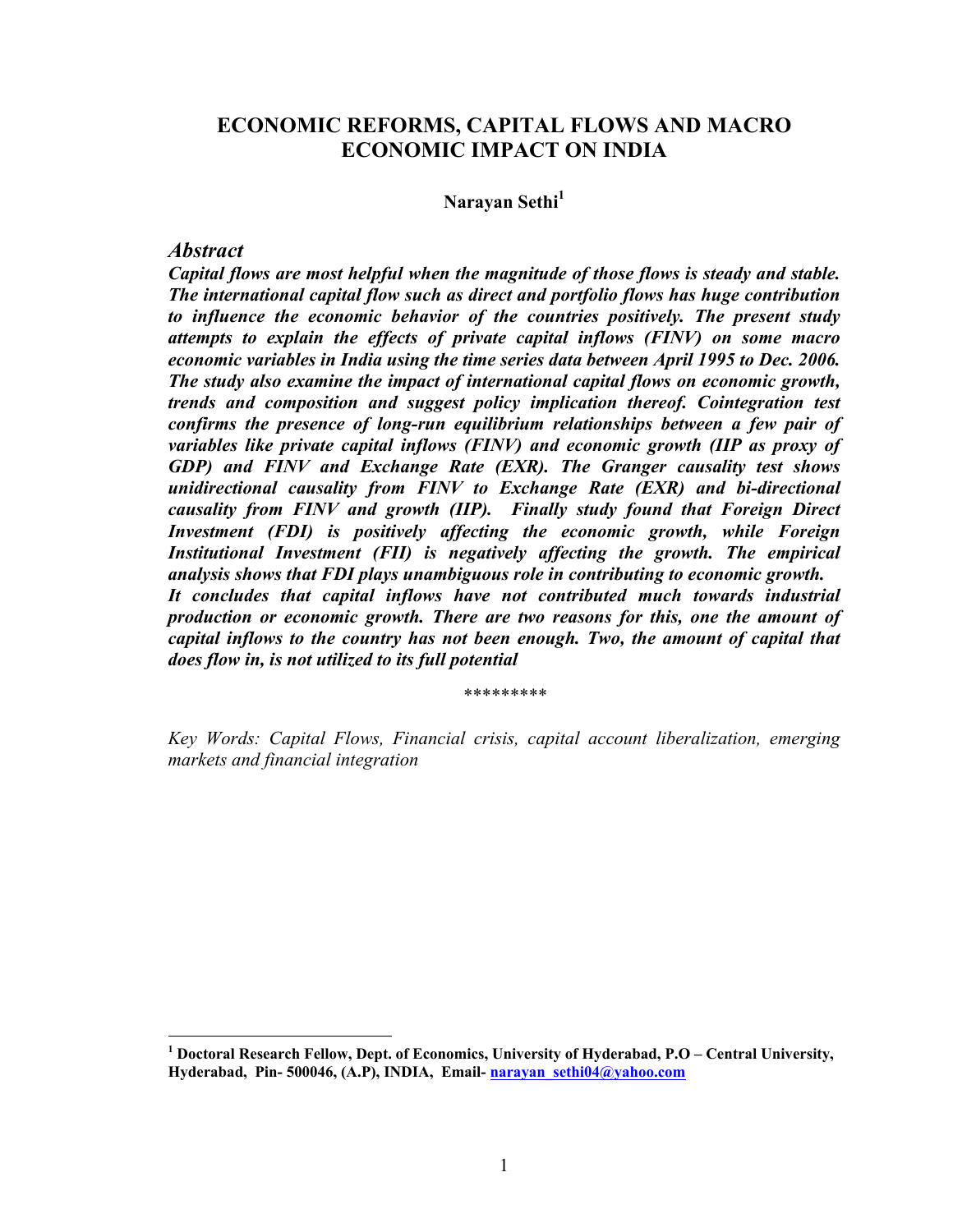#### **1. Introduction**

The recent wave of financial globalization and its aftermath has been marked by a surge in international capital flows among the industrial and developing countries, where the notions of tense capital flows have been associated with high growth rates in some developing countries. Some countries have experienced periodic collapse in growth rates and financial crisis over the same period. It is true that many developing economies with a high degree of financial integration have also experience higher growth rate. Low Developing Countries (LDCs) are eager to welcome any kind of foreign capital inflows to overcome the debt crisis situation. They are facing the challenges from the foreign capital and the invisible resource. From the supply side also there are some strong inducing factors, which led the international investors towards the financial market of the developing countries. The correlation between the movements in developed and developing countries financial market, the deceleration in industrial economy markets and high growth prospects of the less developed market are some of the important reasons, which made them an attractive option for portfolio diversification.

It is fact that international capital flows on financial market can be very volatile. However, different countries experienced different degree of volatility of financial market and this may be systematically related to the quality of macro economic policies and domestic financial governance. In this context high volatility of capital flows has affected the macro economic variables such as exchange rate, interest rate, money stock (M3) and inflation negatively. Even in countries where a conducive atmosphere is created for the free flow of capital and authorities don't operate with any current account deficit complicates the assessment of integration in financial market. Capital flows have significant potential benefits for economies around the world. Countries with sound macroeconomic policies and well-functioning institutions are their best to reap the benefits of capital flows and minimize the risks. Countries that permit free capital flows must choose between the stability provided by fixed exchange rates and the flexibility afforded by an independent monetary policy.

Capital flows have particularly become prominent after the advent of globalization that has led to widespread implementation of liberalization programme and financial reforms in various countries across the globe in 1990's. This resulted in the integration of global financial markets. As a result, capital started flowing freely across national border seeking out the highest return. During 1991 to 1996 there was a spectacular rise in net capital flows from industrial countries to developing countries and transition economies. This development was associated with greatly increased interest by international asset holders in the emerging market economies to find trend toward the globalization of financial markets. The global financial markets can gradually create a virtuous circle in which developing and transitional economies strengthen the market discipline that enhances financial system soundness. At present, however, there are important informational uncertainties in global market as well as major gaps and inefficiencies in financial system of many developing countries.

Looking at the composition of capital flows, net foreign direct investment represents the largest share of private capital flows in the emerging markets. Net portfolio investment is also an important source of finance in the emerging markets, though these flows were more volatile after 1994. Until 1997 a market shift, in the composition of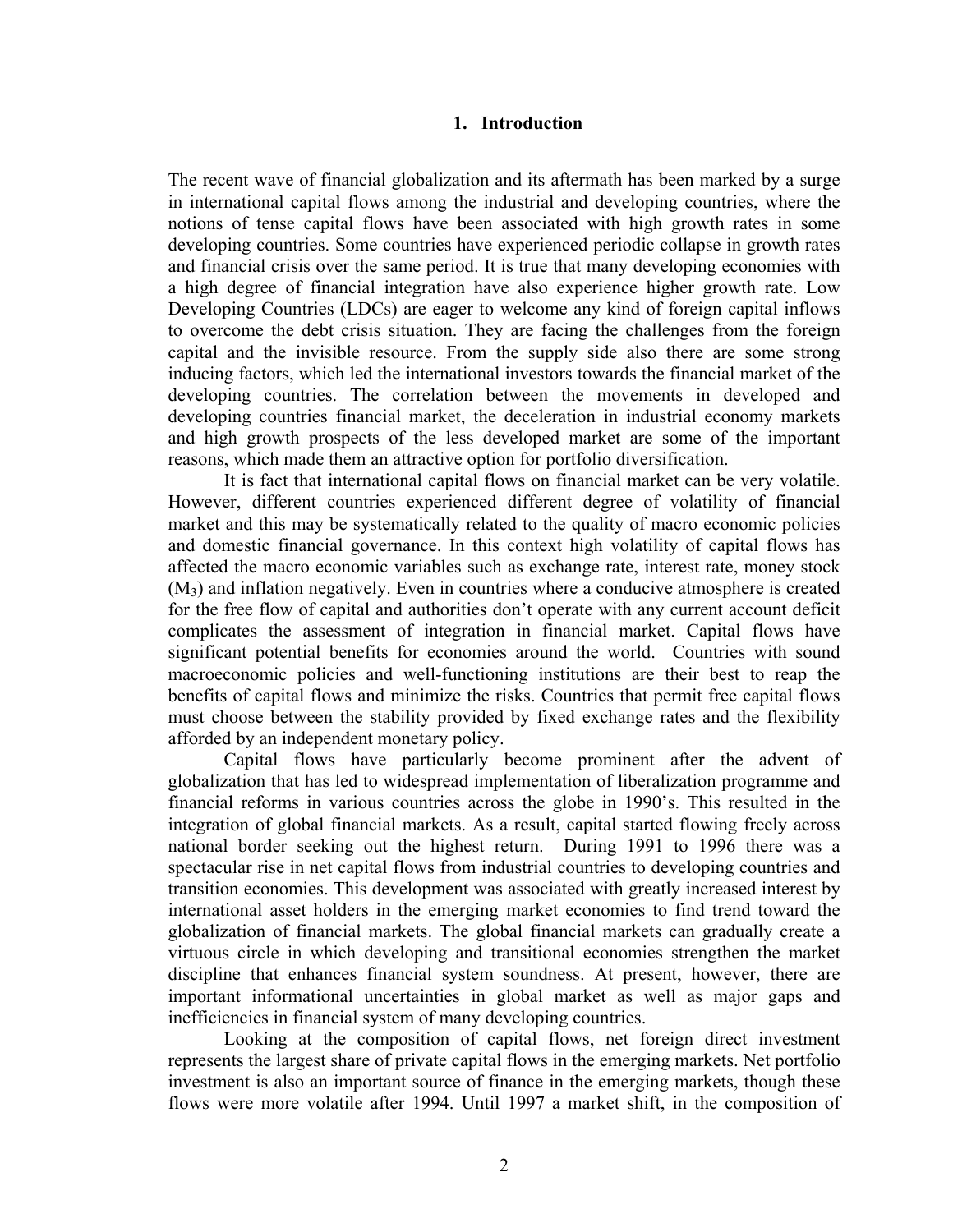capital flows to domestic financial market with a significant increase in net private capital inflows to financial markets and a decline in the share of official flows. Foreign Direct Investment (FDI) is the most stable capital. Both net portfolio investment and banking flows were volatile. Portfolio flows are rendering the financial markets more volatile through increased linkage between the domestic and foreign financial markets. Capital flows expose the potential vulnerability of the economy to sudden withdrawals of foreign investor from the financial market, which will affect liquidity and contribute to financial market volatility. One opinion that could be explored in the face of capital inflow surge is absorption by the external sector through capital outflows.

Financial markets are thrown open to Foreign Institutional Investors (FII's) and there is convertibility of the rupee for FII's both on current and capital account. Over the years, Indian capital market has experienced a significant structural transformation. Financial markets are significantly different from other markets; market failures are likely to be more pervasive in these markets and there exists Government intervention. Government interventions in the financial markets that promoted savings and the efficient allocation of capital are the central factor to the efficiency of financial markets

#### **2. Literature Review**

Lensik et al (1999) examine the impact of uncertain capital flows on the growth of 60 developing countries during the 1990's. They distinguished between total capital flows, official capital flows and private capital flows. For the three types of capital flows, they derived a yearly uncertainty measure. They have used the yearly uncertainty measures in Ordinary Least Square (OLS) as we as Generalized Method of Moments (GMM) estimates, to explain the impact of uncertain capital flows on growth. They conclude that both types of estimates suggest that uncertain capital flows have a negative effect on financial market and growth in developing countries.

Rangrajan (2000) investigates the capital flows and its impact on the capital formation and economic growth taking into the variable as net private capital flows, net direct investment, net official flows, net portfolio investment and other net investments in 22 countries during 1992 to 2000. If capital inflows were volatile or temporary, the country would have to go through an adjustment process in both the real and financial market**.** Inflows, which take the form of direct foreign investment, are generally considered more permanent in character. Capital flows can be promoted purely by external factors which may tend to be less sustainable than those induced by domestic factors. Both capital inflows and outflows when they are large and sudden have important implication for economies. When capital inflows are large, they can lead to an appreciation of real exchange rate. He concludes that the capital account liberalization is not a discrete event.

Khanna (2002) examines the macro economic impact on Indian capital market as well as the corporate sector and what are the macro economic effects on inflows of capital to Indian and micro economic effects on the capital market during 1989 to 2002. He took the macro variable as FDI, FPI, NRI deposits, external assistance and GDP/GDS/GNP. He tells that entry of international capital flows helps to provide greater depth to the domestic capital market and reduce the systematic risk of the economy. He argues that advanced for liberalizing capital market for liberalizing capital market and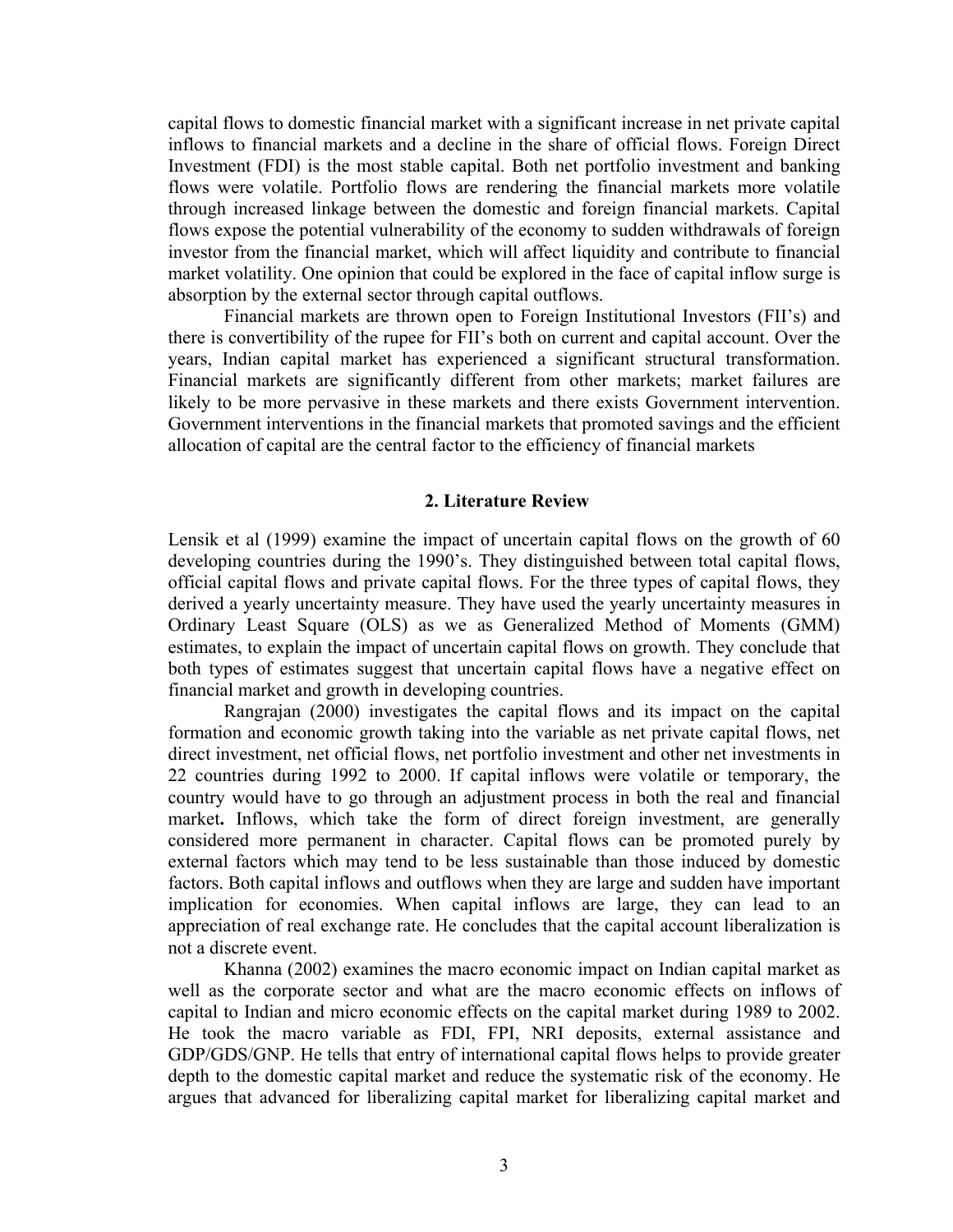opening them to foreign investor are to increase the availability of capital with domestic industries and commercial firms. On the other hand, the Indian stock market is today largely dominated by a small group of FII's, are able to move the market by large intervened. He concludes that in case of India, the microanalysis of stock market also fails to provide any evidence that the entry of FII has reduced the cost of Indian corporate sector.

Kohli (2003) examines how capital flows affect a range of economic variables such as exchange rates, interest rates of foreign exchange reserves, domestic monetary condition and financial system in India during the period 1986 to 2001. She has examines how capital inflows induce real exchange rate appreciation, stock market and real estate boom, real accumulation and monetary expansion as well as effects on production and consumption. She investigates the impact on capital flows upon the domestic financial sector in India. Inflows of foreign capital have a significant impact on domestic money supply and stock market growth, liquidity and volatility. At the conclusion, the domestic financial sector that is the banking sector and capital market in the event of a heavy inflow of foreign capital in India. Correlation between domestic and foreign financial market highlights India's vulnerability to external financial shocks. For India on the relationship between portfolio flows and some stock market indicators suggest that market price are not unaffected by capital inflows. So far the difference between net capital inflows and current account deficit has been positive in India.

Chakraborty (2001) explain the effects of inflows of private foreign capital on some major macroeconomic variables in India using quarterly data for the period 1993- 99. She analyses of trends in private foreign capital inflows and some other variables indicate instability. She has taken the net inflows of private foreign capital as well as macro economic variables foreign currency assets, wholesale price index, money supply, real and nominal effective exchange rates and exports. The Cointegration test confirms the presence of long-run equilibrium relationships between a few pairs of variables. But the dependence of each variable on private capital flows invalidates such cointegration except in two cases: cointegration exists between foreign currency assets and money supply and between nominal effective exchange rate and exports, even after controlling for private capital flows. The Granger Causality Test shows unidirectional causality from private capital flows to nominal effective exchange rates- both trade-based and exportbased-, which raises concern about the RBI strategy in the foreign exchange market. Finally, instability in the trend of foreign currency assets could be partially explained by the instability in private capital flows with some lagged effect.

Kaminsky(2003) examine the characteristics of international capital flows since 1970 and summarizes some of the findings of the research conducted in the 1990's on the effects of globalization. Even if international capital flows do not trigger excess volatility in domestic financial market, it is till true that large capital flows can spark off inflation in the presence of fixed exchange rate. He said globalization allows capital to more to its more attractive destination, fueling higher growth. He suggests that in the short run, globalization triggers bankruptcy of the financial system and protracted recession. The exploration of capital flows to emerging markets in the early and mid 1990's and the recent reversal following the crisis's around the globe have ignited once again a heated debate on how to manage international capital flows. He indicates capital outflows worry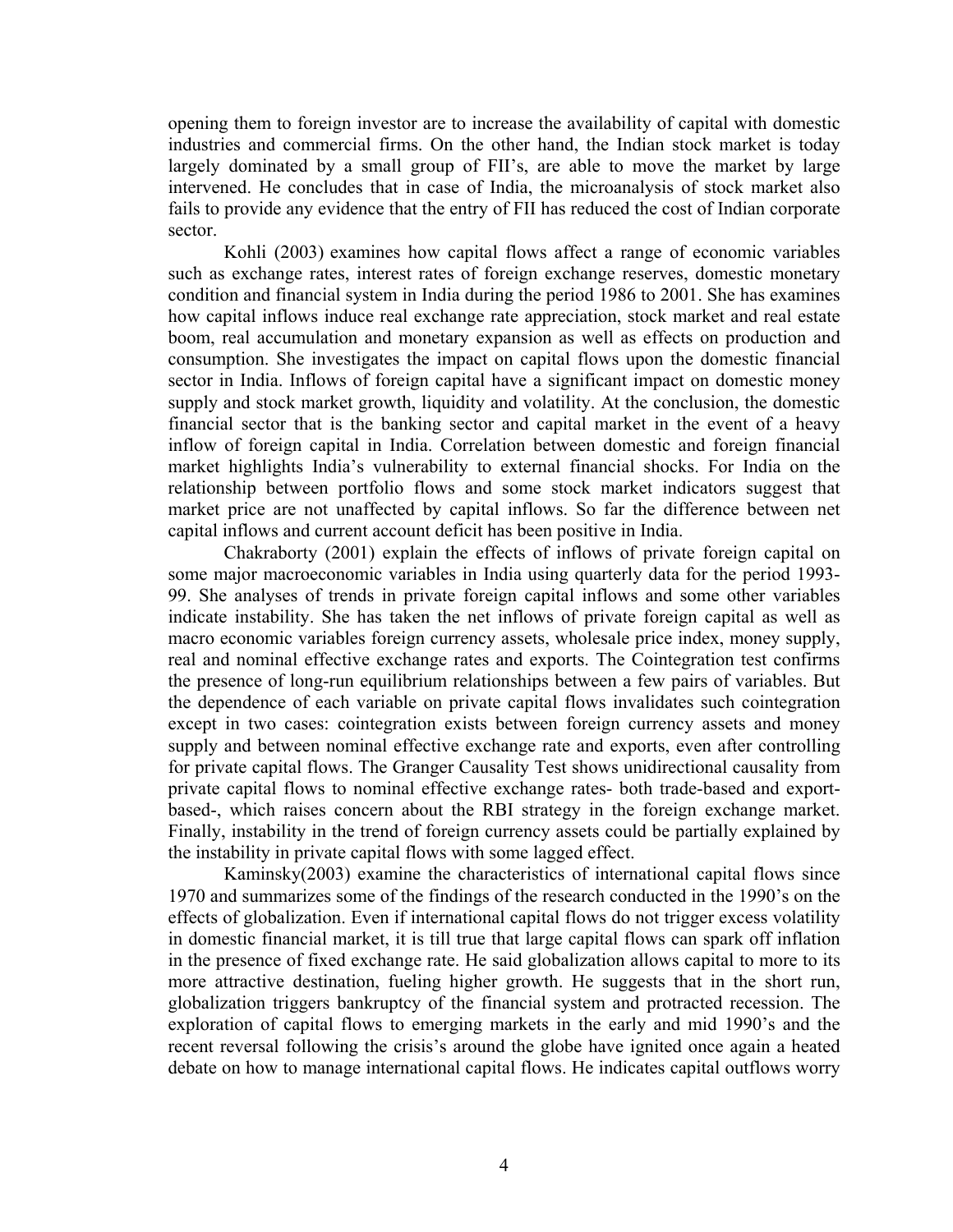policy makers, but so do capital inflows as they may trigger bubbles in asset market and foster an appreciation of the domestic currency and a loss of competitiveness.

## **3. Economic Reforms, Capital Flows and Economic Growth in India**

### **3.1. Capital Flows and Economic Growth in India**

Capital flows into India have been predominantly influenced by the policy environment. Recognizing the availability constraint and reflecting the emphasis on self-reliance, planned levels of dependence on foreign capital in successive Plans were deliberately held at modest levels. Economy in the recourse to foreign capital was achieved through import substitution industrialization in the initial years of planned development. The possibility of exports replacing foreign capital was generally not explored until the 1980s. It is only in the 1990s that elements of an export-led growth strategy became clearly evident alongside compositional shifts in the capital flows in favour of commercial debt capital in the 1980s and in favour of non-debt flows in the 1990s. The approach to liberalization of restrictions on specific capital account transactions, however, has all along been against any "big-bang".

India considers liberalization of capital account as a process and not as a single event. While relaxing capital controls, India makes a clear distinction between inflows and outflows with asymmetrical treatment between inflows (less restricted), outflows associated with inflows (free) and other outflows (more restricted). Differential restrictions are also applied to resident's *vis-à-vis* non-residents and to individuals' *vis-àvis* corporate and financial institutions. The control regime also aims at ensuring a well diversified capital account including portfolio investments and at changing the composition of capital flows in favour of non-debt liabilities and a higher share of longterm debt in total debt liabilities. Thus, quantitative annual ceilings on external commercial borrowings (ECB) along with maturity and end use restrictions broadly shape the ECB policy. Foreign direct investment (FDI) is encouraged through a progressively expanding automatic route and a shrinking case-by case route. Portfolio investments are restricted to select players, particularly approved institutional investors and the NRIs. Short-term capital gains are taxed at a higher rate than longer-term capital gains. Indian companies are also permitted to access international markets through GDRs/ADRs, subject to specified guidelines. Capital outflows (FDI) in the form of Indian joint ventures abroad are also permitted through both automatic and case-by-case routes. The Committee on Capital Account Convertibility (Chairman: Shri S.S. Tarapore,2006) which submitted its Report in 2006 highlighted the benefits of a more open capital account but at the same time cautioned that capital account convertibility (CAC) could cause tremendous pressures on the financial system. To ensure a more stable transition to CAC, the Report recommended certain signposts and preconditions of which the three crucial ones relate to fiscal consolidation, mandated inflation target and strengthened financial system.

# **3.2. Importance of the Foreign Capital Flows**

The purpose of the flow of capital to underdeveloped countries is to accelerate their economic development upto a point where a satisfactory growth of rate can be achieved on a self sustaining basis. Capital flows in the form of private investment, foreign investment; foreign aid and private bank lending are the principle ways by which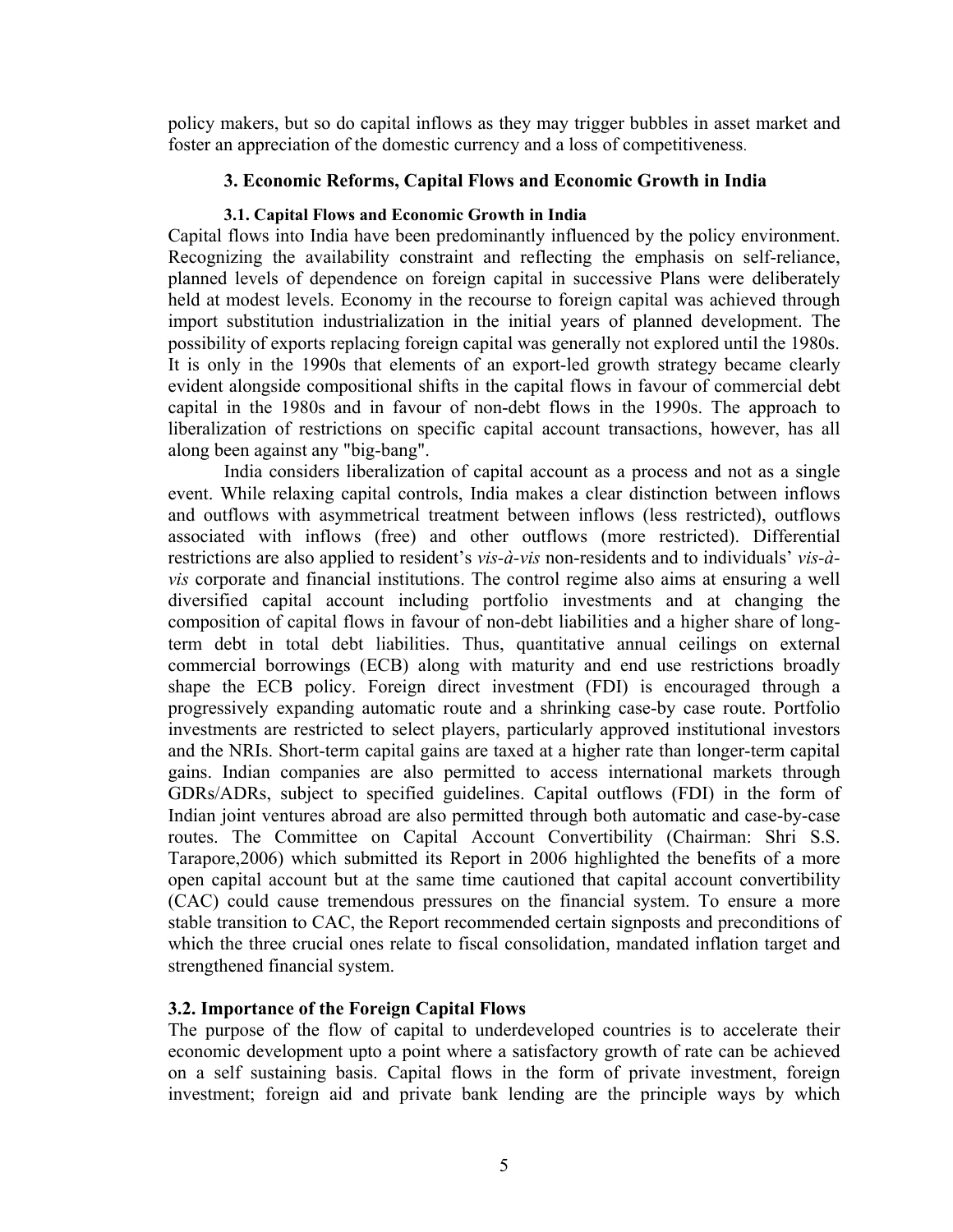resources can come from rich to poor countries. The transmission of technology, ideas and knowledge are other special types of resource transfer.

When discuss about the constraints of economic growth, one should referred to the saving gap and foreign exchange gap of the country. A net capital inflow contributes to the filling of the both the gaps. The capital flow of countries increases due to the amount of resources available for capital formation above what can be provided by domestic savings. It also raises the recipient economy's capacity to import goods: capital flow provides foreign exchange and eases the problem of making international payments.

Countries in early stages of development assumed to have a primary need for technical assistance and institution building and only limited need for capital assistance chiefly for infrastructure projects. As the need for capital assistance increases, the need for technical assistance shifts from general to more specific skills. The gradual increase in domestic savings and a growing capacity to attract private and other conventional foreign capital on non-concession ally term will progressively reduce the need for foreign aid. The assumption that need for foreign capital is temporary and limited is underlined several recipients in Latin America else where and expected attain rapid development in ten to fifteen years but it is recognized that in Asia and Africa, the need for capital flows will remain for a much longer time.

Theoretical and empirical research on the role of foreign capital in the growth process has generally yielded conflicting results. Conventionally, the two-gap approach justifies the role of foreign capital for relaxing the two major constraints to growth (Chenery and Bruno, 1962; McKinnon, 1964). In the neo-classical framework, however, capital neither explains differences in the levels and rates of growth across countries nor can large capital flows make any significant difference to the growth rate that a country could achieve (Krugman, 1993). In the subsequent resurrection of the two-gap approach, the emphasis has generally laid on the preconditions that could make foreign capital more productive in developing countries. The important preconditions comprised presence of surplus labor and excess productive demand for foreign exchange. With the growing influence of the new growth theories in the second half of the 1980s that recognized the effects of positive externalities associated with capital accumulation on growth, the role of foreign capital in the growth process assumed renewed importance. In the endogenous growth framework, the sources of growth attributed to capital flows comprise the spillovers associated with foreign capital in the form of technology, skills, and introduction of new products as well as the positive externalities in terms of higher efficiency of domestic financial markets, improved resource allocation and efficient financial intermediation by domestic financial institutions (de Mello and Thea, 1995; Bailliu, 2000). Since the spillovers and externalities associated with different forms of foreign capital could vary, a pecking order approach to the composition of capital flows is often pursued which helps in prioritizing the capital flows based on the growth enhancing role of each form of capital (Reisen, 2001; Razin, Sadka and Yuen, 1998). The dominant view on what drives cross-border capital flows is that marginal productivity of capital is higher in a country where capital is scarce.

#### **3.3. Economic Reforms in India and Capital Flows**

After independence, India has a comparatively unrestricted financial system until the 1960's when the government began to impose controls for the purpose of directing credit towards development programmes. Over the decade of the 1960's, interest rate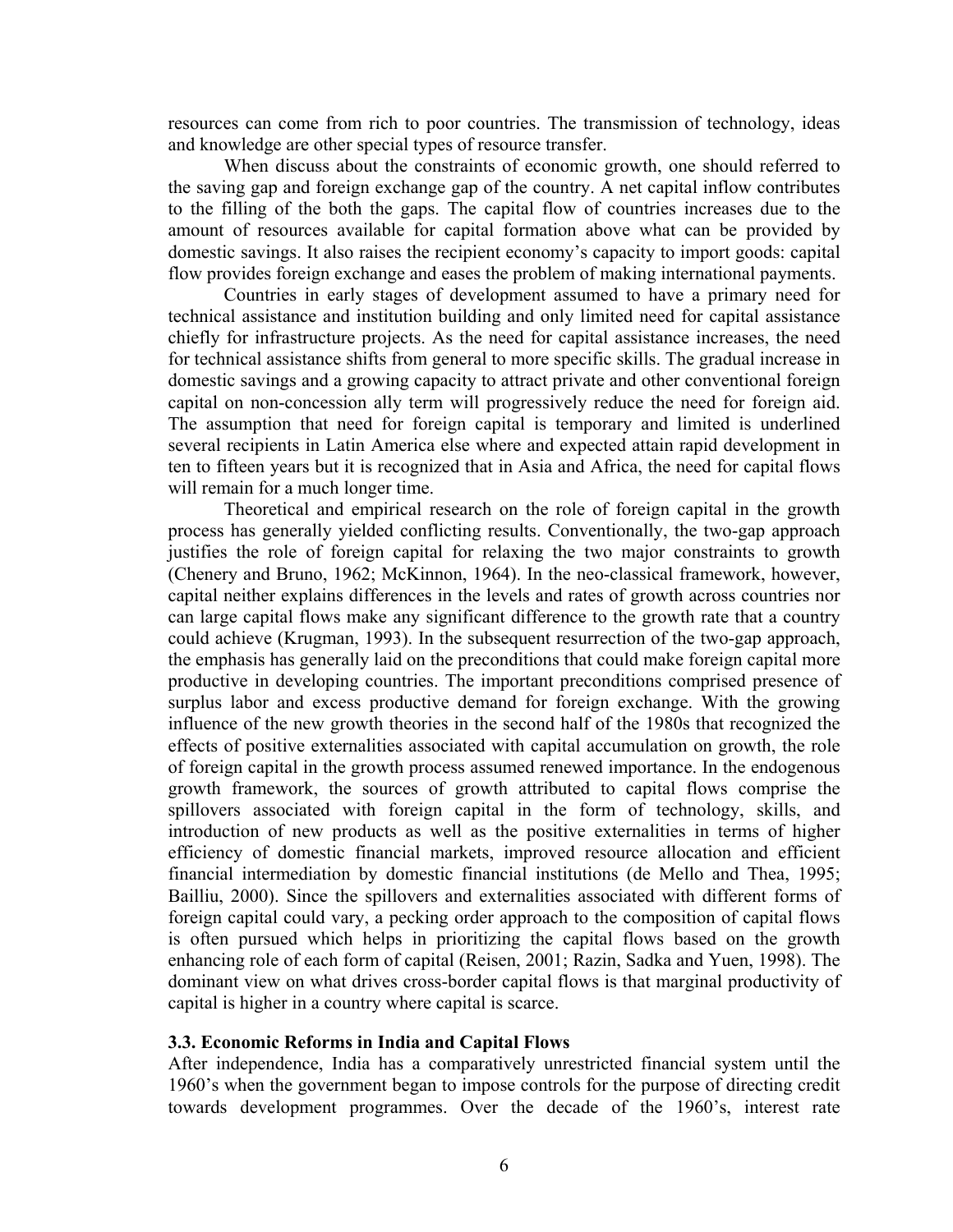restrictions and liquidity requirement were adopted and progressively tightened. Government established the state banks and nationalized commercial banks by the end of the decade. Through the 1970s and into the 1980s directed credit to rising share of domestic lending and interest rate. Subsidies became common for targeted industries, with the start of economic reforms in 1985, the government began to reduce financial controls, which were reinstated, and it began to realm ceiling on lending rates of interest.

Until reforms began in the late 1980s, international capital inflows and outflows were restricted by administrative controls, which had outright prohibition on the purchase of foreign asset by residents, direct investment by foreigners and private external borrowing. After the balance of payment difficulties in 1991, authorities began a gradual relax restriction in inward capital flows and currency convertible for current account transaction.

Over the last several years, restrictions on direct foreign investment, portfolio borrowing and foreign equity ownership have been relaxed. This was significant turn around reform banning foreign investment. Restrictions on the share of foreign enterprise for most sectors have been removed, and the upper bounds for automatic approval of direct and portfolio investment have been progressively raised. Foreign investment income is fully convertible to foreign currency for repatriation. External commercial borrowing has been relaxed but as regulated with respect of maturities and interest rate spreads. Effective restrictions continued on the acquisition of foreign financial assets by residents and on currency convertibility for capital account transaction. Recently these restrictions have been slightly eased to allow domestic resident to investment in foreign equities.

The experience of capital account liberalization elsewhere suggests that opening domestic financial markets to international capital flows exacerbates imprudent practice under weak regulation or regulatory forbearance. The large accumulation of reserves by RBI provides insurance against rapid capital outflows but at the loss of foreign interest earnings (Khanna, 2002).

The rapid liberalization of financially repressed economy often leads to large capital and rapid expansion of domestic financial market followed by a capital account crisis and economic contraction. The elimination of capital controls exposes domestic capital markets and macro economic policies to discipline of international capital market, starting a race between financial reforms and crash. Indian policy is following a determined gradual path towards economic liberalization and international integration. Following the liberalization of transaction on the current account, restrictions on capital inflows have been relaxed steadily with an emphasis on encouraging long-term investment and saving. The pattern of liberalization capital inflows in India has been the gradual raising of quantitative restriction on inflows and the size of flows that automatically approved. The gradual relaxation on restriction on capital outflows would logically follow, while restriction that discourages short-term inflow, which are the parts of current policy. Capital control means that the Government borrows on captive domestic financial market regardless of financial reforms on date. International financial integration typically leads to both inward and outward gross capital flows. Gross capital flows are indeed are much larger internationally then are net capital flows; with capital account, India could well experience a large outflow of domestic saving from high cost domestic financial intermediaries to international capital markets. The process of opening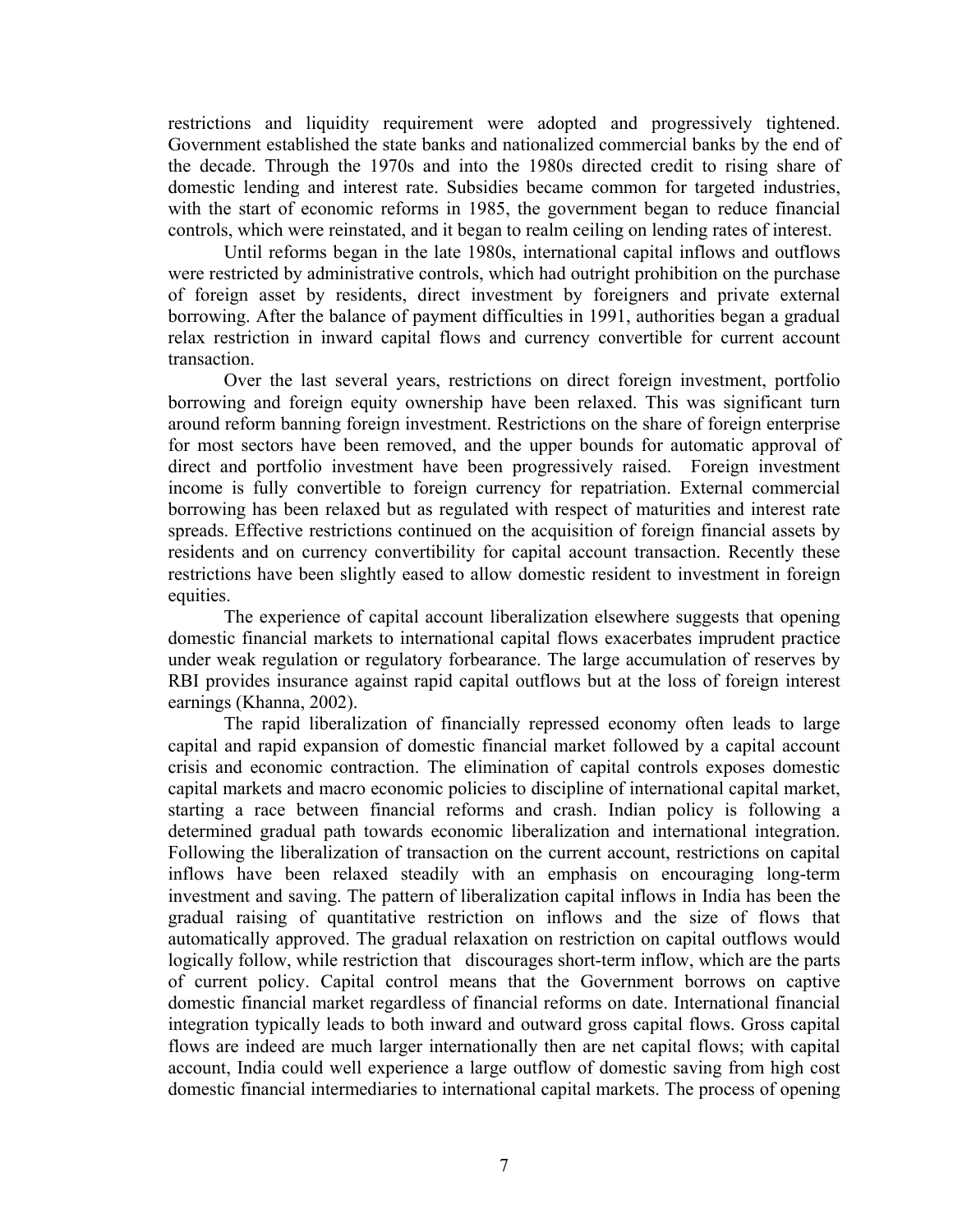the Indian economy to foreign capital inflows is not complete and making India more attractive to FDI require more than the relaxation of constraints on inflows and foreign ownership. Domestic policy distortions and regulatory uncertainty can inhibit investment inflows, perhaps significantly. Opening up capital account to outflow could also enhance FDI (Chitre, 1996).

The process was completed by the simultaneous evolution of factors encouraging the flow of private capital across the globe. The developments have stimulated a keen interest in understanding the nature and economic effects of capital flows as well as the appropriate policy responses to safeguard against financial instability that appears to be associated with the global movement of private capital.

#### **3.3. Trends and Composition of Capital Flows into India**

The 1990's saw a radical transformation in the nature of capital flow into India. From a mere absence of any private capital inflows till 1992 (expect those by Non-Resident Indians), today such inflows represent a dominant proportion of total flows. The official flows shown as external assistance, i.e grants and loans from bilateral and multilateral sources represented 75-80 per cent of flows till 1991. By 1994, this has come down to about 20 per cent and has further fallen to below 5 per cent by late 1990s (Chakrabarti, 2001). During the last 10 years, India has attracted more than US \$ 40 billion of foreign investment (Table-1). At a time, when the flow of private capital to developing countries has shrunk considerably, private flows to India have strengthened, and are currently running at US \$ 9 to 10 billion per year, of which more than 55 per cent constitute FDI and portfolio flows. As a matter of fact, there has been limited recourse to bank borrowing or floating of bonds abroad by Indian corporate sector, as RBI and government tried to limit access to such borrowings to few large private companies with high credit ratings, in a policy of limiting debt creating inflow. In some years though, such debt creating flows were significant and constituted about 40 per cent of inflows.

The liberalization of the portfolio investment led to a surge in inflow of capital for investment in the primary and secondary market for Indian equity and corporate (and subsequently sovereign) bond market. About 460 foreign institutional investors (FIIs) have been allowed to enter the Indian market and together have brought in more than US \$ 14 billion GDR and ADR floated by Indian corporate sector brought in the remaining portfolio inflows.

Table-1 provides an overview of the total foreign capital that India attracted during the 1992-2006 period. As the Table shows, India has attracted about \$ 22 billion in portfolio investments since 1993-94 and more than \$18 billion in FDI. These portfolio flows began in 1993 when India attracted more than \$5 billion in few months and continued at the level of \$ 2-3 billion per year till the Asian crises. The year 1998 witnessed a marginal out flow from the Indian stock market but soon the inflows went back to the US \$ 2-3 billion per year level.

The first phase of stock market liberalization also saw many Indian companies issuing GDR and listing them on European exchanges like Luxembourg. As Table-2 shows the composition of capital flows during 1993-95 more than half of the portfolio investments were the Global Depository Receipts (GDR) floated by the Indian companies while the other half was FII investments.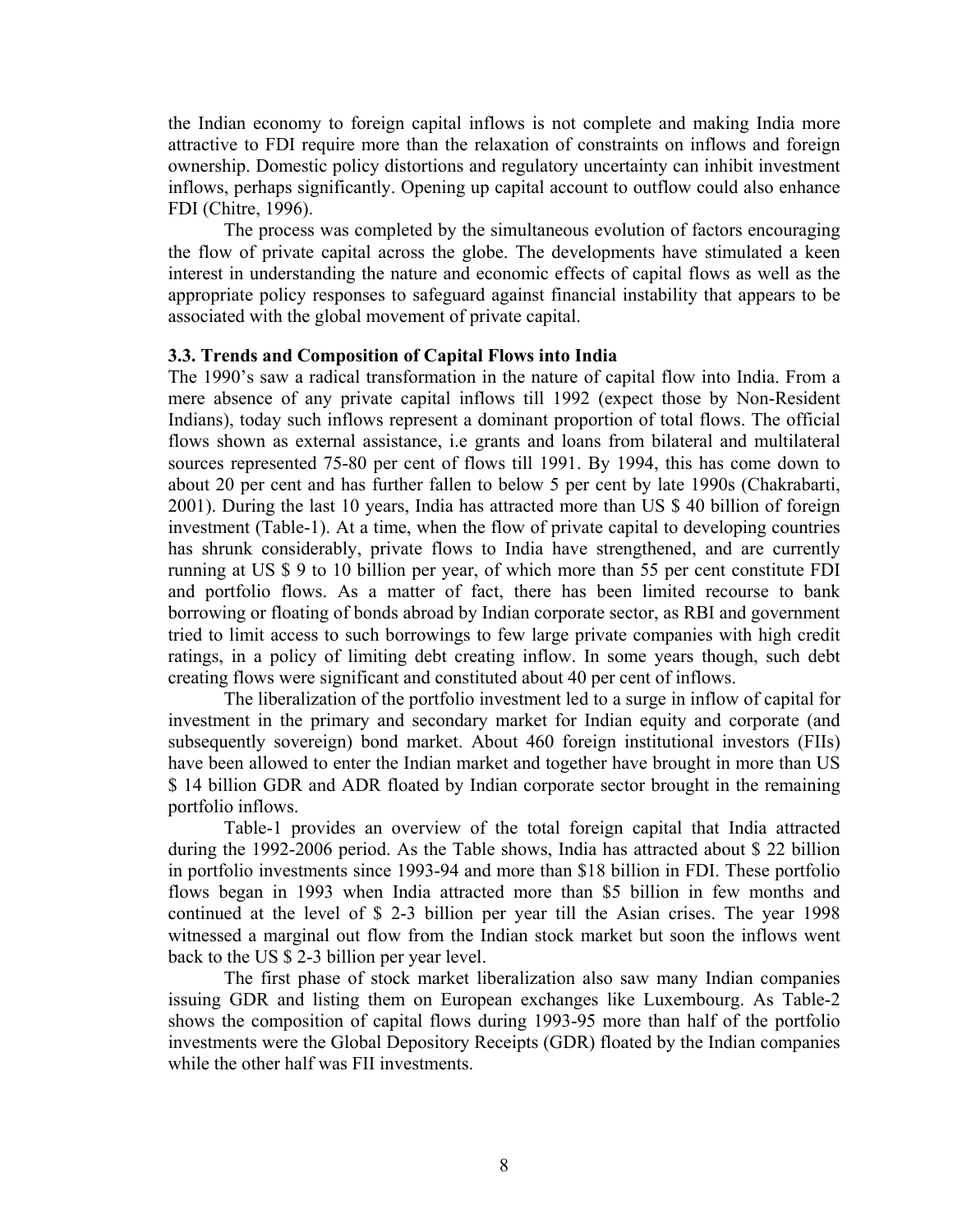**TABLE-III.1 INDIA'S: COMPOSITION OF CAPITAL INFLOWS (US \$ million)**

| Variable                                | 1990-91      | 1991-92      | 1992-93 | 1993-94 | 1994-95   1995-96   1996-97   1997-98   1998-99   1999-00 |                |                |        |        |        | 2000-01 |         | 2001-02 2002-03 2003-04 |         | 2004-05 | 2005-06 |
|-----------------------------------------|--------------|--------------|---------|---------|-----------------------------------------------------------|----------------|----------------|--------|--------|--------|---------|---------|-------------------------|---------|---------|---------|
| 1                                       | $\mathbf{2}$ | $\mathbf{3}$ | 4       | 5       | 6                                                         | $\overline{7}$ | 8              | 9      | 10     | 11     | 12      | 13      | 14                      | 15      | 16      | 17      |
|                                         |              |              |         |         |                                                           |                |                |        |        |        |         |         |                         |         |         |         |
| Total Inflows (net) of                  | 7056         | 3910         | 3876    | 8895    | 8502                                                      | 4089           | 12006          | 9844   | 8435   | 10444  | 10018   | 10573   | 12133                   | 22112   | 31027   | 24693   |
| which: (In percent)                     | 1.5          |              |         |         |                                                           |                |                |        |        |        |         |         |                         |         |         |         |
| 1. Non Debt-creating<br>inflows         |              | 3.4          | 14.3    | 47.6    | 57.9                                                      | 117.5          | 51.3           | 54.8   | 28.6   | 49.7   | 67.8    | 77.1    | 46.6                    | 72.5    | 46.7    | 81.7    |
| a) Foreign Direct                       |              |              |         |         |                                                           |                |                |        |        |        |         |         |                         |         |         |         |
| investment                              | 1.4          | 3.3          | 8.1     | 6.6     | 15.8                                                      | 52.4           | 23.7           | 36.2   | 29.4   | 20.7   | 40.2    | 58.0    | 38.5                    | 21.1    | 18.0    | 31.1    |
| b) Portfolio                            |              |              |         |         |                                                           |                |                |        |        |        |         |         |                         |         |         |         |
| linvestment                             | 0.1          | 0.1          | 6.2     | 41      | 42.1                                                      | 65.1           | 27.6           | 18.6   | $-0.8$ | 29     | 27.6    | 19.1    | 8.1                     | 51.4    | 28.7    | 50.6    |
| 2. Debt creating-                       |              |              |         |         |                                                           |                |                |        |        |        |         |         |                         |         |         |         |
| <i>inflows</i>                          | 83.3         | 77.5         | 39.0    | 21.3    | 25                                                        | 57.7           | 61.7           | 52.4   | 54.4   | 23.1   | 59.4    | 9.2     | $-10.7$                 | 1.4     | 30.6    | 29.9    |
| a) External<br>assistance               | 31.3         | 77.7         | 48.0    | 21.4    | 17.9                                                      | 21.6           | 9.2            | 9.2    | 9.7    | 8.6    | 4.3     | 11.4    | $-20.0$                 | $-12.0$ | 6.5     | 6.2     |
|                                         |              |              |         |         |                                                           |                |                |        |        |        |         |         |                         |         |         |         |
| b)External<br>commercial<br>Borrowing # | 31.9         | 37.2         | $-9.2$  | 6.8     | 12.1                                                      | 31.2           | 23.7           | 40.6   | 51.7   | 3      | 37.2    | $-14.9$ | $-19.4$                 | $-8.4$  | 16.3    | 7.8     |
| c) Short term Credits                   | 15.2         | $-13.1$      | $-27.8$ | $-8.6$  | 46                                                        | 1.2            | $\overline{7}$ | $-1$   | $-8.9$ | 3.6    | 1.0     | $-8.4$  | 8.1                     | 7.1     | 12.2    | 6.9     |
| d) NRI Deposits (\$)                    | 21.8         | 7.4          | 51.6    | 13.5    | $\boldsymbol{2}$                                          | 27             | 27.9           | 11.4   | 11.4   | 14.7   | 23.1    | 26.0    | 24.6                    | 16.4    | $-3.1$  | 11.3    |
| e) Rupee Debt-Service                   | $-16.9$      | $-31.7$      | $-22.7$ | $-11.8$ | $-11.6$                                                   | $-23.3$        | $-6.1$         | $-7.8$ | $-9.5$ | $-6.8$ | $-6.2$  | $-4.9$  | $-3.9$                  | $-1.7$  | $-1.3$  | $-2.3$  |
| 3. Other Capital $\omega$               | 15.2         | 19.1         | 45.8    | 31.1    | 17.1                                                      | $-75.2$        | $-13$          | $-7.2$ | 17     | 27.2   | $-27.2$ | 13.7    | 64.1                    | 26.1    | 22.7    | $-11.6$ |
| Total $(1+2+3)$                         | 100          | 100          | 100     | 100     | 100                                                       | 100            | 100            | 100    | 100    | 100    | 100     | 100     | 100                     | 100     | 100     | 100     |
| <b>Memo Item: Stable</b><br>flows *     | 84.7         | 112.9        | 121.6   | 67.6    | 53.3                                                      | 33.7           | 65.4           | 82.4   | 109.7  | 67.4   | 68.2    | 88.1    | 84.5                    | 85.6    | 59.1    | 42.5    |

# refers to medium and long terms borrowings.

\$ including NRNR deposits.

@includes delayed export receipts, advance payment against imports, loans to non-residents by residents and banking capital.

\* Stable flows are defined to represent all capital flows excluding portfolio flows and short-term trade credits.

*Source: Report on Currency and Finance, 2005-06, RBI,*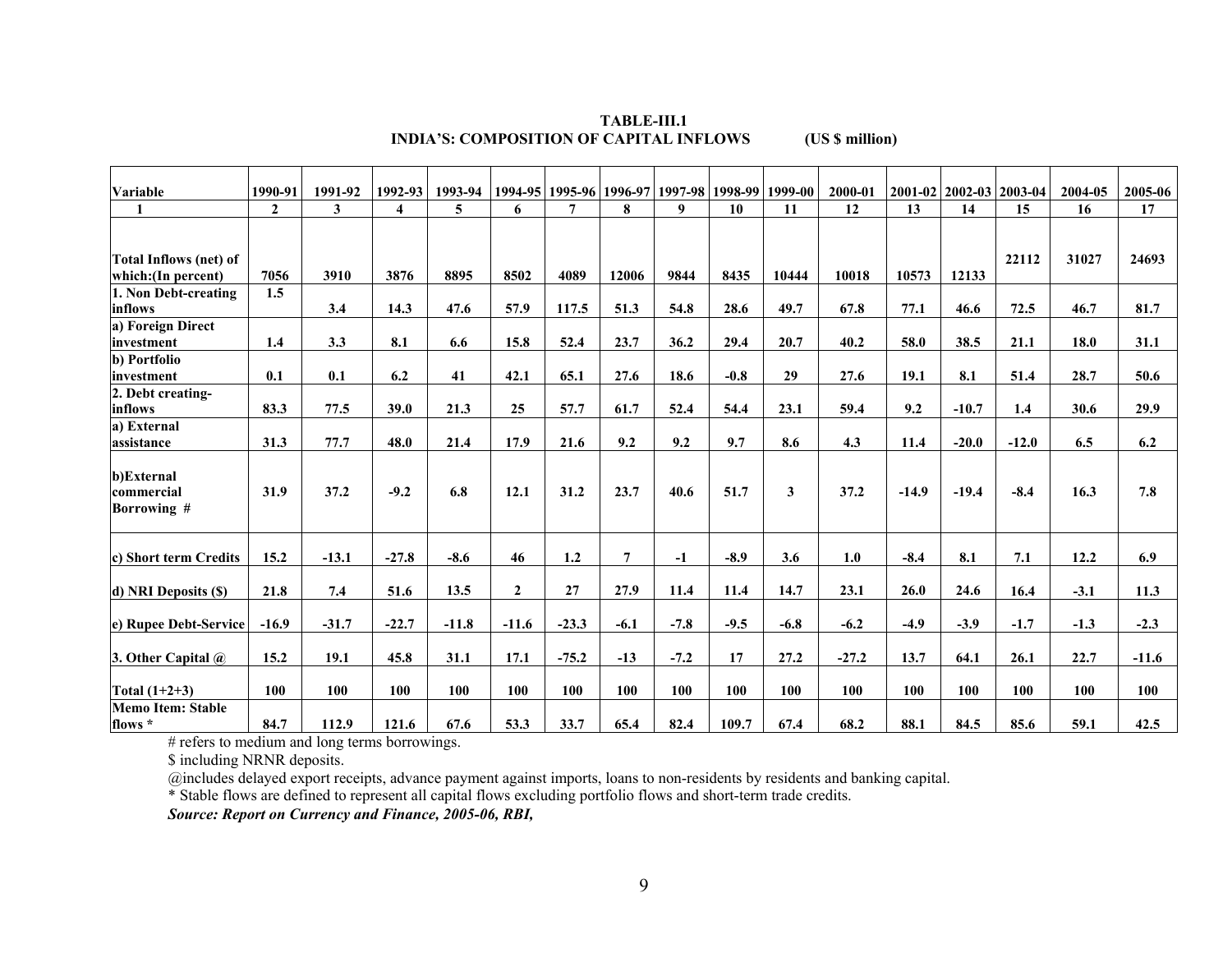The FII investment was initially limited to a selected group of stocks and they were excluded from the growing market for bonds, and government securities. Their entry into the latter was permitted only in the late 1990s. The total amount of funds raised by India through GDR constituted roughly 40 percent of total inflows. However, during the second half of the 1990s there was a sharp declined in the funds raised through GDR and FII investment in the Indian equity (and recently bond market) became the main form of portfolio inflows **(Khanna, 2002)**.Thus in a span of less than a decade, private foreign investment to India constitute more than 55 per cent of all flows. The total inflow of \$ 22 billion as portfolio investment also constitutes a significant proportion of the total market capitalization in India.

The Indian economy faced first time a comfortable foreign exchange position. The rising reserves also reduced the vulnerability of the economy to minor shocks and also brought in large amount of investments from Non-Resident Indians (NRIs). The liberalization of gold imports and over all trade liberalization led to a sharp decline in capital flight and the black market premium on foreign exchange disappeared. This led to a diversion of transfer payments (mainly remittances from workers abroad) from illegal to banking channels. The transfer payments rose sharply from \$ 2-3 billion in 1991-92 to \$ 11-13 billion by the end of the decade 1999-2000.

| Year         | <b>FDI</b> | <b>FPI</b> | <b>FII</b> | <b>NRI</b> | <b>ADR/GDR</b>           | <b>TCF</b> |
|--------------|------------|------------|------------|------------|--------------------------|------------|
|              |            |            |            |            |                          |            |
| 1990-91      | 97         | 6          | ٠          | -          | $\overline{\phantom{0}}$ | 103        |
| 1991-92      | 129        | 4          | -          | -          |                          | 133        |
| 1992-93      | 315        | 244        |            | 42         | 240                      | 559        |
| 1993-94      | 586        | 3567       | 1665       | 89         | 1520                     | 4153       |
| 1994-95      | 1314       | 3824       | 1503       | 171        | 2082                     | 5138       |
| 1995-96      | 2144       | 2748       | 2009       | 169        | 683                      | 4892       |
| 1996-97      | 2821       | 3312       | 1926       | 135        | 1366                     | 6133       |
| 1997-98      | 3557       | 1828       | 979        | 202        | 645                      | 5385       |
| 1998-99      | 2462       | $-61$      | $-390$     | 179        | 270                      | 2911       |
| 1999-00      | 2155       | 3026       | 2135       | 171        | 768                      | 5181       |
| 2000-01      | 4029       | 2760       | 1847       | 67         | 831                      | 6789       |
| 2001-02      | 6130       | 2021       | 1505       | 35         | 477                      | 8151       |
| 2002-03      | 5035       | 979        | 377        | <b>NA</b>  | 600                      | 6014       |
| 2003-04      | 4673       | 11377      | 10918      | NA         | 459                      | 16050      |
| 2004-05      | 5653       | 9313       | 8684       | <b>NA</b>  | 613                      | 14966      |
| 2005-06      | 7751       | 12492      | 9926       | <b>NA</b>  | 2552                     | 20243      |
| $2006 - 07p$ | 19531      | 7003       | 3776       | <b>NA</b>  | 3225                     | 26534      |

**TABLE-III.2 CAPITAL FLOWS INTO INDIA AFTER 1990'S (Yearly) US \$ million** 

*Source: Hand Book of Statistics on Indian Economy, Reserve Bank of India (RBI)* 

 $\omega^1$  FIIs, NRI, and GDR are introduced in 1993 September, so data before the 1993 is not available. TCF<sup>2</sup>; Total Capital Flows,  $P^3$ : Projection value.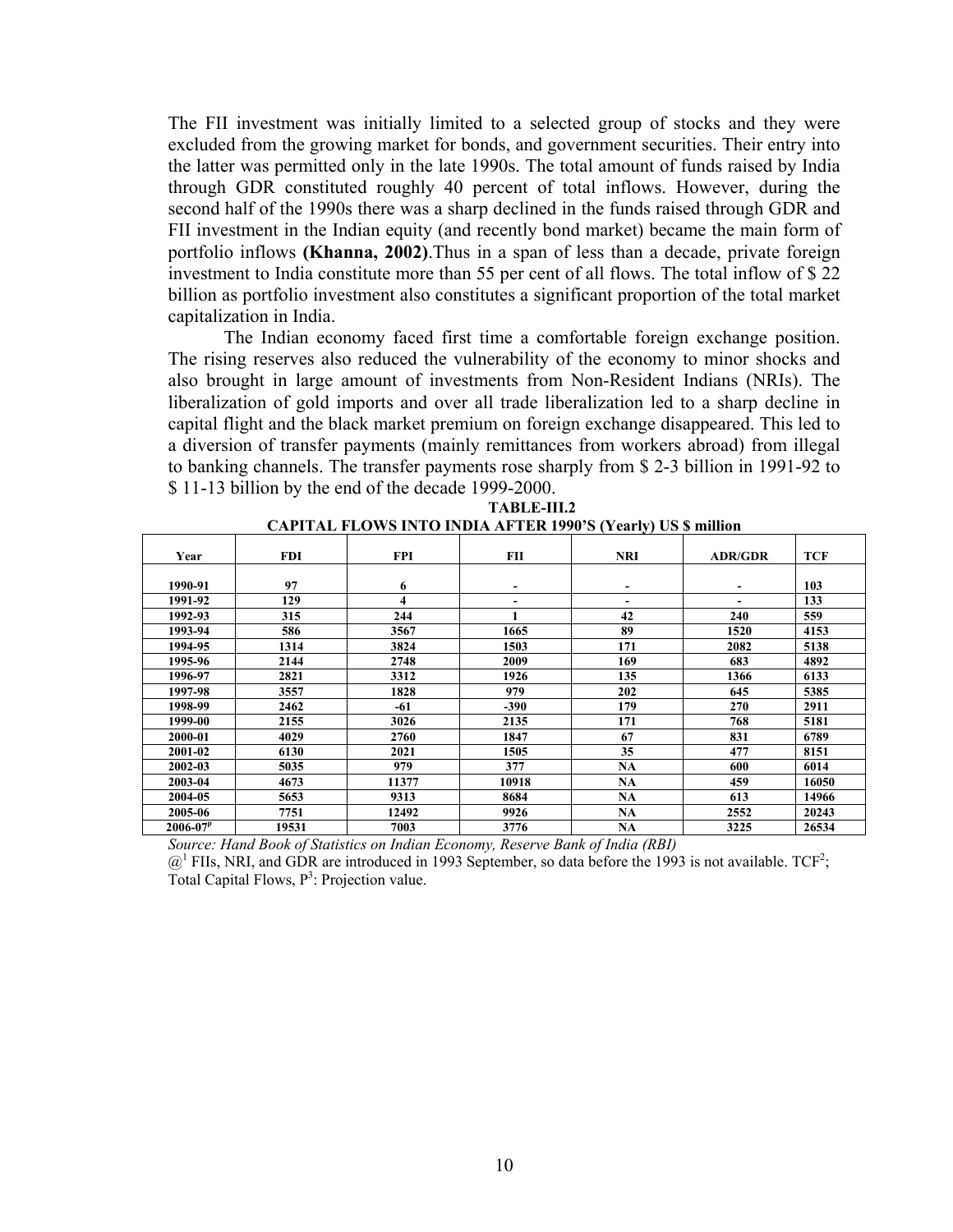**GRAPH-III.1 Trends of Capital Inflows into India** 



**4. The Study**

#### **4.1. Research Issues**

In this context, our earlier discussion arises the question whether the international capital flows have been successfully increasing the growth of the economy and in particular whether they have lead to greater efficient financial markets. That is what provides the motivation for the present study. The present study tried to make a preliminary attempt to test whether international capital flow helps to integrate domestic financial markets with international financial markets and also whether international capital flows has the positive impact on financial market and economic growth with the help of macro economic variables in the economy. Hence, the financial sector reforms to revive the capital markets helped to attract the capital flows due to comparative returns. The secondgeneration reforms now need to be tailored to further enhance the capital flow by opening up the insurance sector, allowing the pension funds to invest in equities, and mutual funds to invest in global financial market. The objective of this study is to observe and analyze the dynamics of some selected macroeconomic indicators in relation to the inflows of private foreign capital as a consequence of economic reforms in India and impact of capital flows on economic growth in India. The study also examines the trends and composition of capital flows into India. The study tries to address the following questions:

- (1) What drives capital flows?
- (2) How large our models will predict flows should be? How volatile?
- (3) What direction should they flow?
- (4) What form should capital flows take? Is there an "optimal composition" of global capital flows?
- (5) What are potential welfare gains from open capital markets and had they been obtained?
- (6) What prevents capital flows?
- (7) Why gross flows are large and net flows small? Why flows so volatile?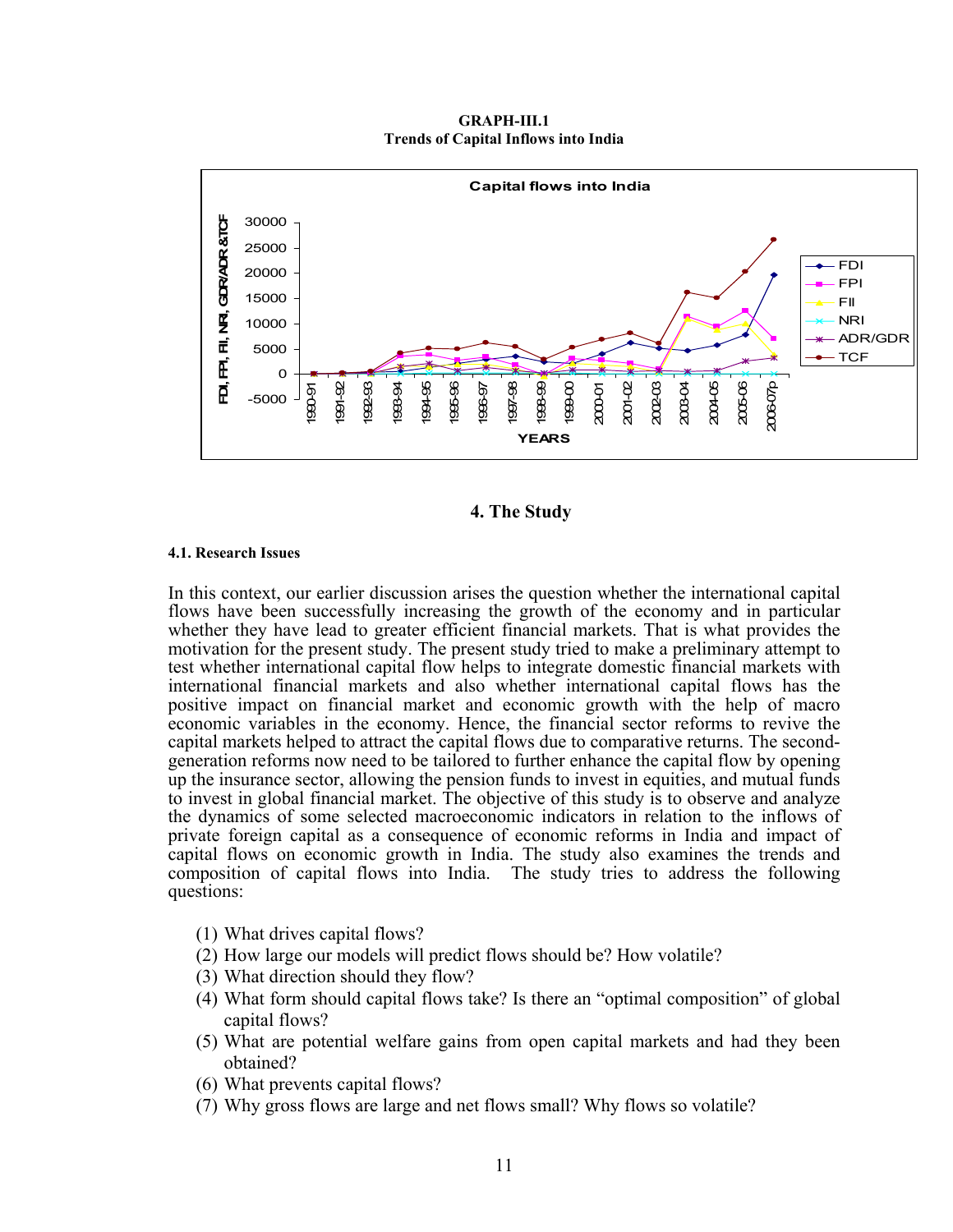(8) What are the perceived failures of the global capital market and how could they be remedied?

#### **4.2. Sample Design and Data Collection**

The data for the study have been collected from the secondary source such as Handbook of Statistics in Indian Economy (RBI) and International Financial Statistics (IFS), (IMF). The monthly data have been taken for the period from April 1995 to Dec. 2006. The data of the study are private foreign capital inflows (FINV), Foreign Direct Investment (FDI), Foreign Portfolio Investment (FPI), Foreign Institutional Investment (FII) money supply (M3), exchange rate (EXR), wholesale price Index (WPI), export (EXP), import (IMP), foreign exchange reserve (FOREX), rate of interest (RI) and index of industrial production (IIP). The index of industrial production (IIP) has taken as the proxy of GDP, though my study is based on monthly time series data, the monthly data of GDP is not available. The choice of IIP as a proxy for economic growth is for two other reason. First, IIP is significantly correlated with real GDP (0.97 with a significance level of 0.01) as well as with the real output of the services as a robust proxy for economic growth. Second, IIP is found to be reliable leading indicator of business cycles in India (Mazumdar, 2005). The period of study is constrained due to the unavailability of data after the liberalization period from 1991. So, the period of the study has been taken from April 1995 to December 2006.

#### **4.3 Methodology**

The methodology have employed in this paper such as ordinary least square method (OLS) to examine the impact of private foreign capital inflow on economic growth. Cointegration test has used to find the presence of long run relationship between the variables. The Granger Causality test used to look the unidirectional and bi-directional relationship among the variable.

#### **5. Results**

This section empirically analyses the effects private capital inflows on some of the major macro economic variables in India using the monthly time series data for the period April, 1995 to Dec. 2006. We try to understand if the observed fluctuations in the timeseries of some macroeconomic variables viz., interest rate, wholesale price index, money supply, exchange rates, exports, import and foreign exchange reserve as reported theoretically in the earlier, can be explained in relation to the fluctuations in the time series of inflows of foreign capital. Research done over the past decades shows that before indulging in any econometric modeling using time-series data, one should be concerned about the problem of non-Stationarity or unit root problem. Results from a regression exercise involving non-stationary data is observed to be spurious (Granger and Newbold, 1974 and Granger, 1981). Therefore, the following empirical analysis is carried out in the light of the recent developments in the time series analysis.

In first stage, Stationarity of series on each variable is examined using both Dickey-Fuller test and Augmented Dickey-Fuller tests. The Dickey-Fuller test involves estimating regression equation and carrying out the hypothesis test. To show the Dickey-Fuller (DF) test, the AR (1) process is shown.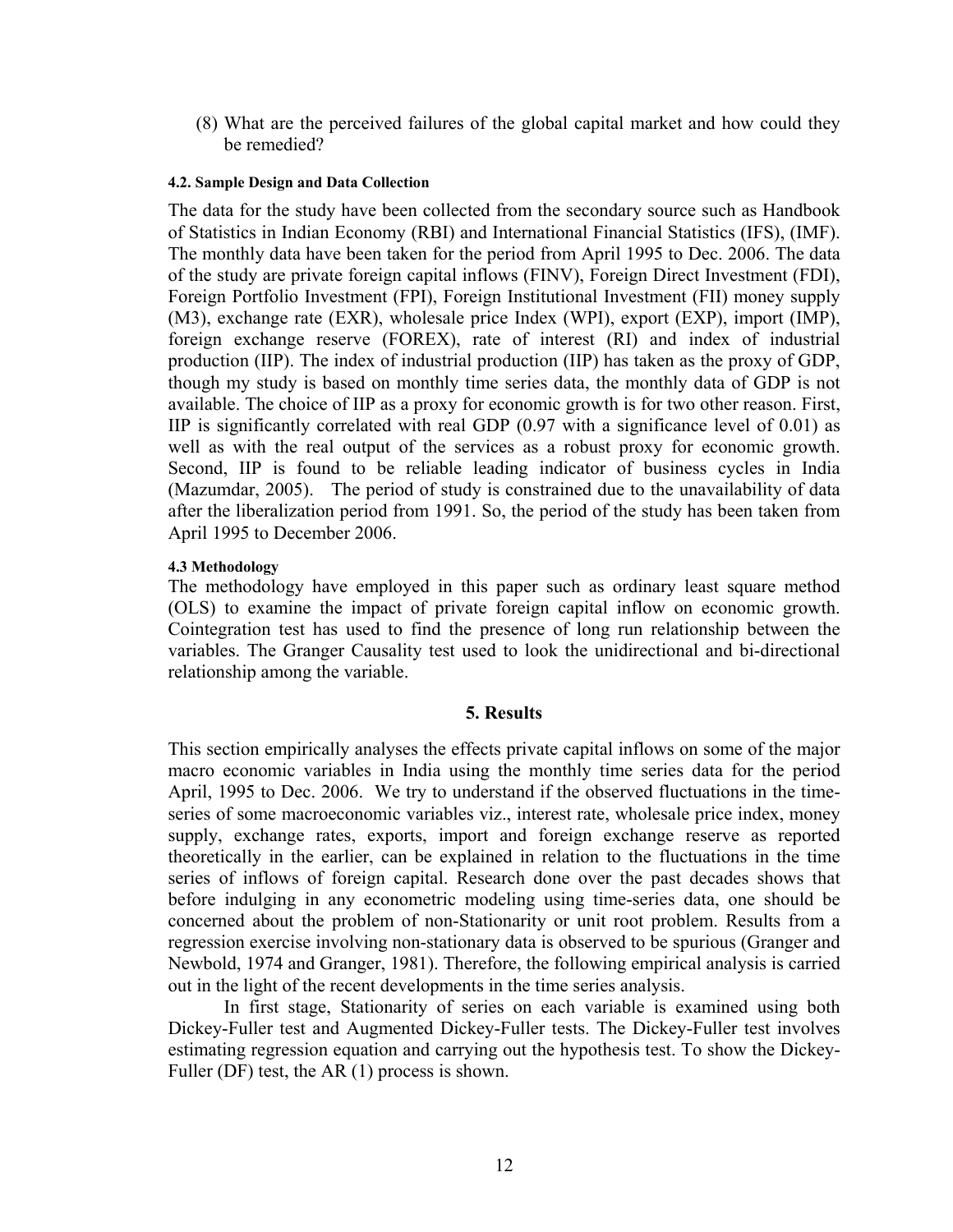*Yt = α+ ρ.Yt-1+εt*………………………….. (5.2)

Where  $\alpha$  and  $\rho$  are parameters and  $\varepsilon_t$  is a white noise. Y is stationary, if  $-I < \rho < I$ . if *ρ*= *I*, y is non stationary. if the absolute value of *ρ* is greater than one (*ρ* > *I*), the series is explosive. Therefore, the hypothesis of a stationary series involves in whether the absolute value of  $\rho$  is strictly less than on ( $\rho < 1$ ). The test is carried out by estimating an equation with  $Y_{t-1}$  subtracted from both sides of equations.

 $\Delta Y_t = \alpha + \gamma Y_{t-1} + \varepsilon_t$ ………………………(5.3)

Where,  $\gamma = \rho - I$  and the null and alternative hypothesis are

$$
H_{0:}\gamma=0
$$

#### *H<sub>1:</sub>*  $γ > 1$

The t-statistics under the null hypothesis of a unit root does not have the conventional t-distribution. Dickey-Fuller (1979) shows that the distribution is nonstandard, and simulated critical values for the selected sample. Later Mackinnon (1991) generalizes the critical values for any sample size by implementing a much larger set of simulations.

One advantage of ADF is that it corrects for higher order serial correlation by adding lagged difference term on the right hand side. If the simple unit root test is valid only if the series is an *AR(1)* process. One of the important assumptions of DF test is that error terms are uncorrelated, homoscedastic as well as identically and independently distributed (iid).

 $\Delta Y_t = \alpha + \gamma Y_{t-1} + \delta_1 \Delta Y_{t-1} + \delta_2 \Delta Y_{t-2} + \ldots + \delta_p \Delta Y_{t-p} + \varepsilon_t \ldots \ldots \ldots \ldots$  (5.4)

This augmented specification is then tested for

$$
H_{0:}\,\gamma=0
$$

$$
H_I,\, \gamma > I
$$

The results of various unit root tests namely DF and ADF tests are shown in table-1 below. All the tests suggest that not all the variables are having unit root at level. That means they are stationary at level. The DF and ADF tests are carried out using without trend and with trend option. In both the cases, results suggest that all the variables are stationary. However, the story is somewhat different in case of IIP variable. The ADF tests for IIP suggest that it is stationary at level with trend, where as DF tests indicate it is stationary. However, DF tests suggest that the IIP variable is stationary at level when trend is allowed, where as ADF test does not support it.

In the second stage, tests for cointegration are applied to examine if there exists any long-run equilibrium relationship between any pair of variables. A number of series are said to be cointegrated if they are non-stationary at the level and have same order of integration but there is at least a linear combination of these variables which is stationary. We have carried out cointegration test for each pair of variables having series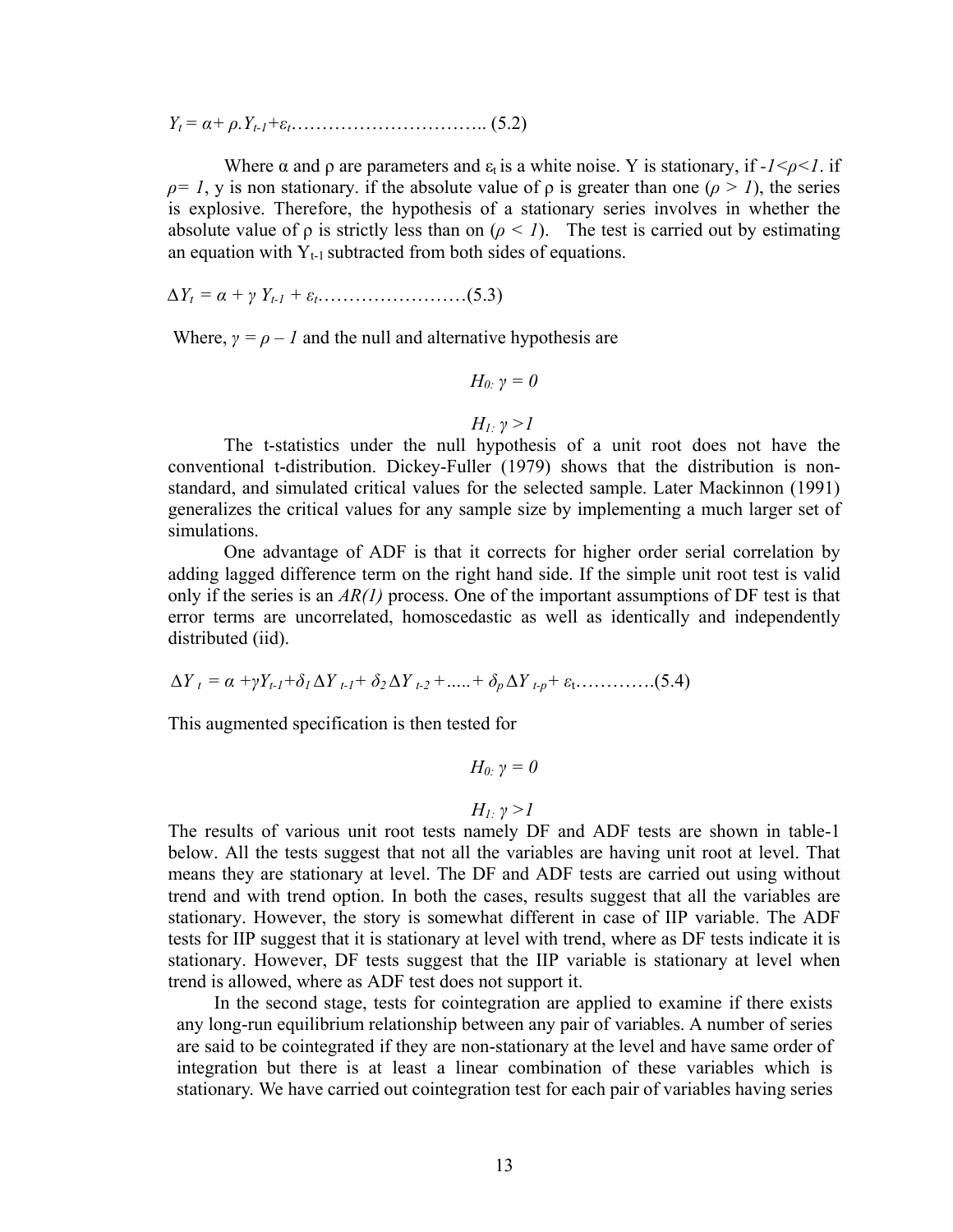by making use of the methodology suggested by Engle and Granger (1987). The results are reported in Table 2. We find, following either the DF or ADF test results, that all the variables individually have cointegrating relationship with FINV. In addition, cointegration is observed between the following pairs of variables: FINV and M3, M3 and WPI, WPI and EXR, WPI and EXR, EXR and EXP, FOREX and EXP, RI and EXP, IIP and EXP. The results of cointegration test in the latter sequence of relations suggest that the long- run equilibrium relationship is restored between the following pairs of variables viz, private foreign capital flows and money supply, money supply and WPI, WPI and exchange rate, exchange rate and exports during the period 1995- 2006. These long-run relationships, based on the observed data, reflect that the covariate fluctuations for the variables in each pair are correlated over time. These relationships, however, need to be analyzed carefully, because such cointegration relationship between variables in each pair breaks down in most of the cases when we include FINV as a third variable. The results of the test of cointegration, reported in Table 4, reveal that we fail to reject the null hypothesis of no cointegration in all the cases but with two exceptions. These two exceptional cases are (M3, FINV, IIP) and (EXR, FINV, EXP) where these two sets are observed to be cointegrated following the DF and ADF tests, respectively. The above results suggest that if we control for the variable FINV, no long-run equilibrium relationship holds between the variables for most of the above mentioned pairs of variables. These findings are indicative of the fact that the increased inflows of foreign capital in India since 1993 might account for the disturbances in the equilibrium relationship between a numbers of macroeconomic variables with a few exceptions. Exceptions, which follow from our study, are between economic growth (IIP) and money supply and between exchange rate and exports.

The test of cointegration ignores the effect of the past values of one variable on the current value of the other variable. So, finally, we tried the Granger causality test to examine such possibilities. Since the reliability of results of the Granger causality test depends on whether the variables are stationary or not, we applied this test on the first difference which are reported to be stationary. It is well-known that Granger causality test is sensitive to the choice of lag length. To avoid this problem, as noted in Enders (1995) we have applied Akaike information criterion to choose the optimum lag length.

Granger's test causality is also known as Weiner-Granger test, since its origin has been traced to Wiener. To explain Granger test, we will consider two stationary processes namely  $Y_t$  and  $X_t$  are considered. The test involves estimating two regressions namely,

$$
Y_{t} = \sum_{i=1}^{n} \alpha_{i} X_{t-i} + \sum_{j=1}^{n} \beta_{j} Y_{t-j} + u_{1t}
$$
 (5.6)  

$$
X_{t} = \sum_{i=1}^{n} \lambda_{i} X_{t-i} + \sum_{j=1}^{n} \delta_{j} + Y_{t-j} + u_{2t}
$$
 (5.7)

Equation (5.6) and (5.7) respectively postulate that current *Y* is related to past values of itself as well as that of X and a similar relation for *X.* In the above equations,  $α's$ ,  $β's$  and  $δ's$  are parameters. In this context it is possible to distinguish three cases: Unidirectional causality from  $X$  to  $Y$  is indicated if the estimated coefficients on the lagged *X* in equation (5.6) are statistically different from zero as a group (i.e.  $\sum a_i \neq 0$ ) and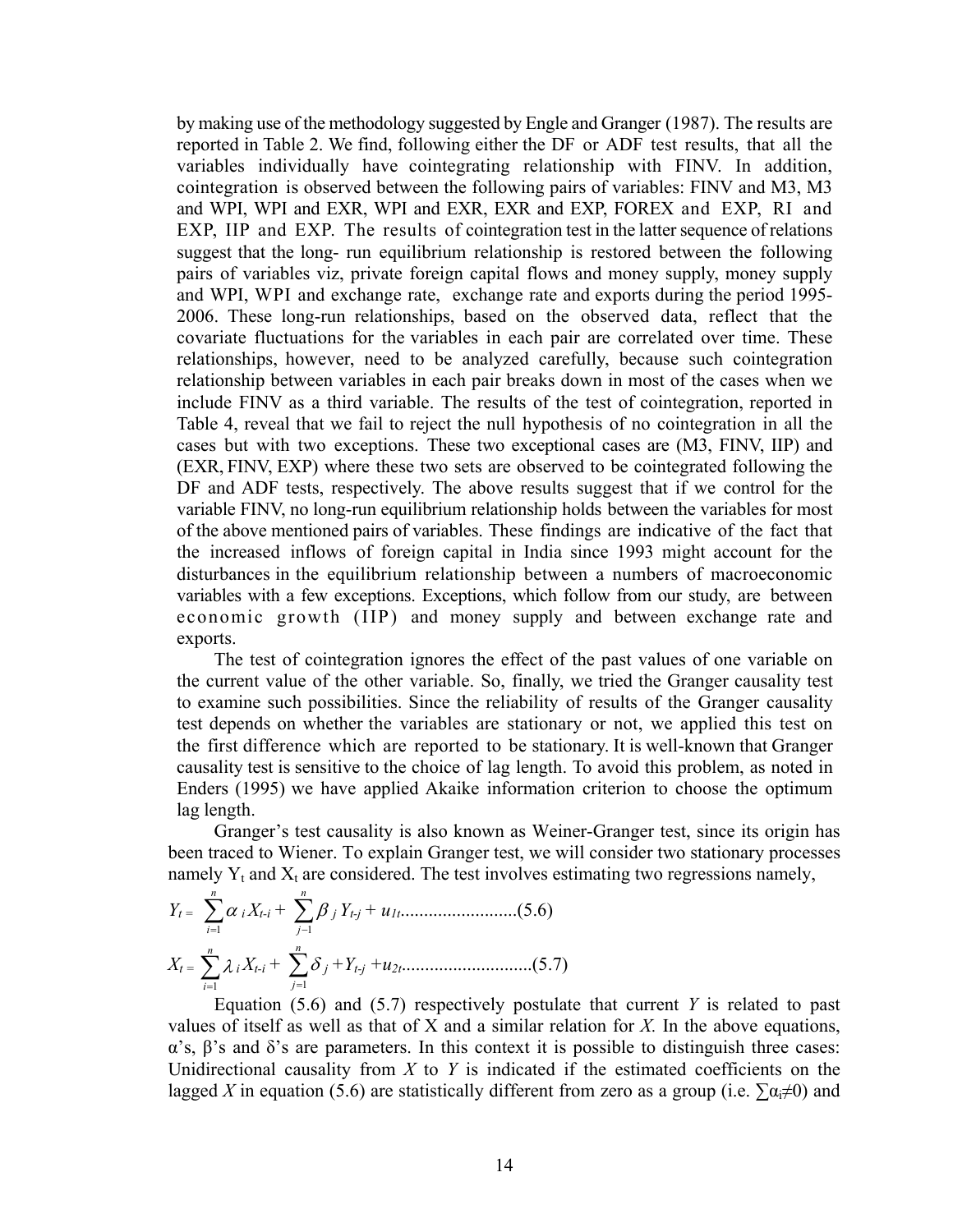set of estimated coefficients on the lagged *Y* in (equation (5.7)) is not statistically different from 0 (i.e.  $\sum \delta_i = 0$ ). Feedback or bi-directional causality is suggested when X causes *Y* and *Y* causes *X*. In this case, the set of coefficient of X and Y are statistically significant different from zero in both regressions. Finally, independence is suggested when *X* does not cause *Y* and *Y* does not cause *X* that is, the set of coefficients are not statistically significant in both the regressions.

The results are reported in Table 3. Major observations are discussed here. The most important observation is that FINV Granger causes EXR. This has relevance for the exchange rate policy. What it implies is that the past information on FINV improves the predictability of EXR. As discussed earlier, RBI intervened in the foreign exchange market with certain objectives since 1993, one of which was to "curb excessive speculation" (Chakraborty, 2001). The above finding, however, challenges this objective. The direction of Granger causality from FINV to EXR indicates that even if RBI does not disclose its strategy of intervention a priori, it is possible to speculate about the nominal exchange rate given the past information on the inflows of private foreign capital. We further observe that FINV Granger causes IIP. This result suggests that, in the post reform period, instability in the trend behaviour of index of industrial production (IIP) can be explained partly by the instability in the trend behaviour of the inflows of private foreign capital with some lagged effect. However, no causality is observed between FINV and other variables having I (1) process.

The final stage of study presents the empirical results of the impact of international capital flows on India's economic growth after post liberalization era. The result is based on OLS regression analysis.

The study regress IIP on FDI, FPI and FII to find out the impact of capital flows on economic growth of after liberalization. The models are using OLS technique, but the result can be considered as the Durbin-Watson (DW) statistic is very low with the (presence of auto-correlations), which violates OLS assumptions. To solve the problem of auto-correlation of error term, we have allowed an AR (1) term of residuals. This result is shown in table – 4 in model-2.

The results show that DW statistics as 2.8 which means still there is the presence of auto-correlations in the error terms. To get better result, we have estimated the model allowing AR (1) and AR (2) terms of the residuals. The results are presented in the following table-4 in model-3.

 The DW statistics is 2.01 in Model-3, which means there is absence of autocorrelation in the error term. The  $\mathbb{R}^2$  of this model is comparatively higher (0.93) in model-3 then the Model-2 ( $R^2 = 0.91$ ). And also Akaike Info Criterion (AIC) which is used for the selections of better model suggest this model –3 as (table-5) better than the Model-2 (table-4.), as AIC  $6.610$  for the model-3 where as AIC =  $6.662$  for the model-2. Therefore, we consider the model-3 reported in table-5 for our analysis.

The coefficient of the variables shows the effect on economic growth. In table-4 the coefficient of FDI  $(\alpha_1)$ , FPI  $(\alpha_2)$  and FII  $(\alpha_3)$  are statistically significant. The t-values reported in the table to test the significance of  $\alpha_1$ ,  $\alpha_2$  and  $\alpha_3$  respectively are greater than 2. That means the coefficients are significantly different from zero (0). Therefore, all the independent variables (FDI, FPI and FII) have significant effect on economic growth. FDI and FPI are affecting IIP positively as the coefficients are 0.011 and 0.015 respectively. This supports our theory that capital flows are affects economic growth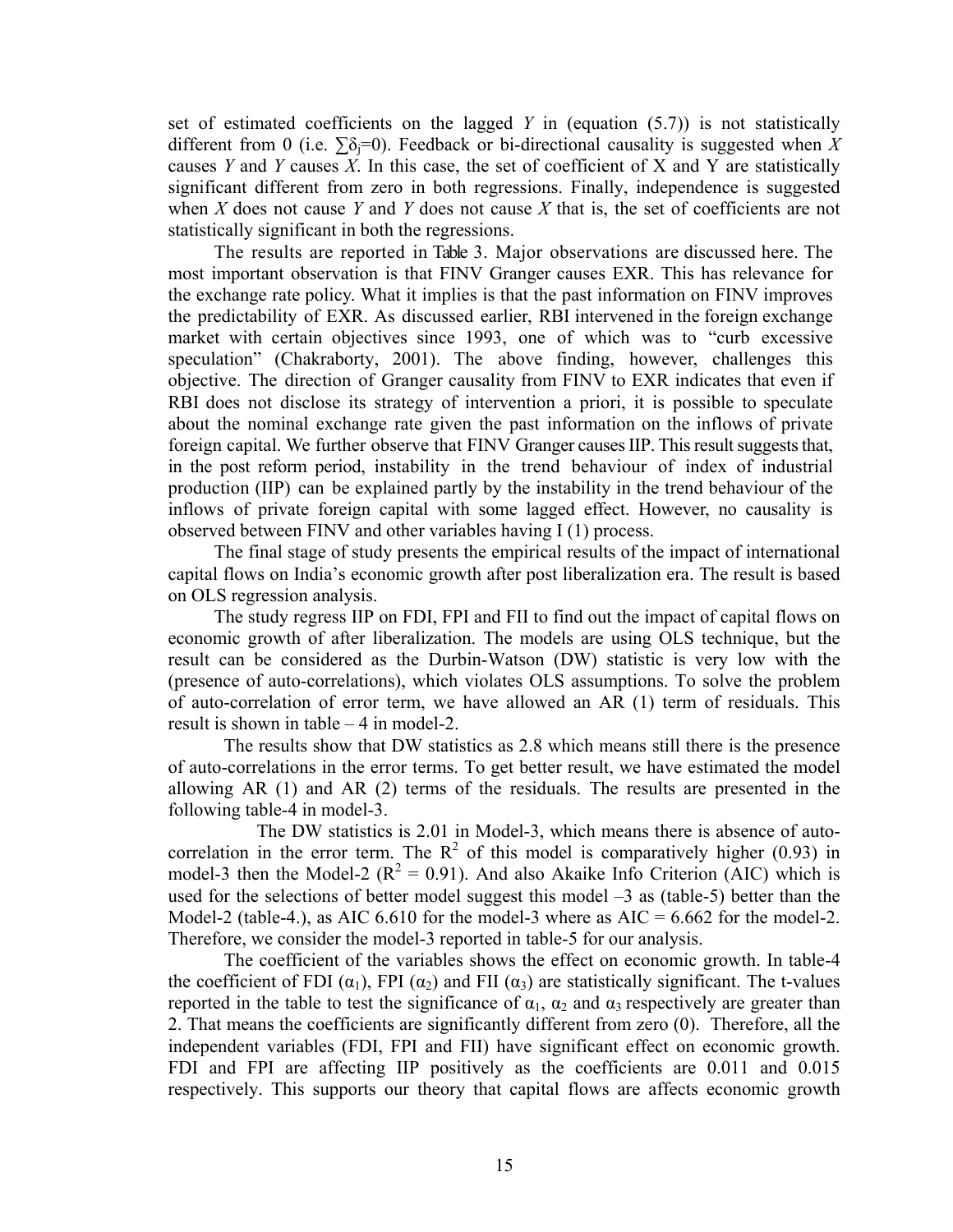positively. In the case of FII the coefficient is negative that is -0.0095 that means FII affects IIP negatively and the effect is very negligible.

The empirical analysis showed that FII negatively affect the economic growth, where as FDI and FPI positively affect the economic growth in India. FII are more volatile in nature into Indian capital market. After some years and month FII is negative in India, due to the more volatility in Indian capital market. Volatility of FII flows probably has negative effects on economic growth. Somewhat surprising, the coefficient for the level of total capital flows is significant with negative sign of FII on economic growth in India (Lensik, et. al 2003).

#### **6. Conclusion and Suggestions**

This study, therefore, made a modest attempt to analyze the dynamics of some major macroeconomic variables during the post-reform period in India. The main focus of this study lies in analyzing the behaviour of some selected macro-economic indicators in relation to the surge in inflows of private foreign capital in India since 1995, the year in which several major reform programmes were initiated. A review of the analytical literature shows that macroeconomic consequences of financial liberalization are the results of the combined effect of monetary, fiscal as well as trade and exchange rate policies followed by the government of a country. So, there is no straightforward way of predicting the resulting macro- economic effects of financial liberalization in any country.

The trends of total international capital flows into India are positive, where portfolio investment flows are negative in the year of 1998-99. The Foreign Direct Investment (FDI) does not reveal stable trend so far in India. The composition of capital inflows in India makes a significant size both in terms of impact and smooth management. The impact of total capital flows on economic growth is positive in India. The Foreign Direct Investment (FDI) that has huge contribution to influence the economic behaviour is also positively affecting the economic growth. The Foreign Portfolio Investment (FPI) is indirectly affecting the economic growth, which has less impact on economy. The Foreign Institutional Investment (FII) has negative impact on growth, but it is very negligible.

Portfolio capital flows are invariably short term and speculative and are often not related to economic fundamentals but rather to whims and fads prevalent in international financial markets. There are three-policy implications, which emerge from this analysis. First India should move to influence both the size and composition of capital flows. Second India should focus on strengthening they're banking system rather than promoting financial markets. Banks can provide the surest vehicle for promoting longterm growth and industrialization. Thirdly since financial markets in India are here to stay, Government should try to shield the real economy from their vagaries.

Economic growth in India is financed either by its domestic savings or foreign saving that flow into the country. We had to largely depend on domestic savings to give impetus to our growth, prior to financial sector reform in the country. Though, the foreign capital flows into the country in the form of aid, External Commercial Borrowing (ECB) and NRI deposits, it did not and was not expected to contribute much towards are capital formation or economic growth. After 1993, when capital account was partially liberalized, it was hoped that capital inflows would contribute towards our economic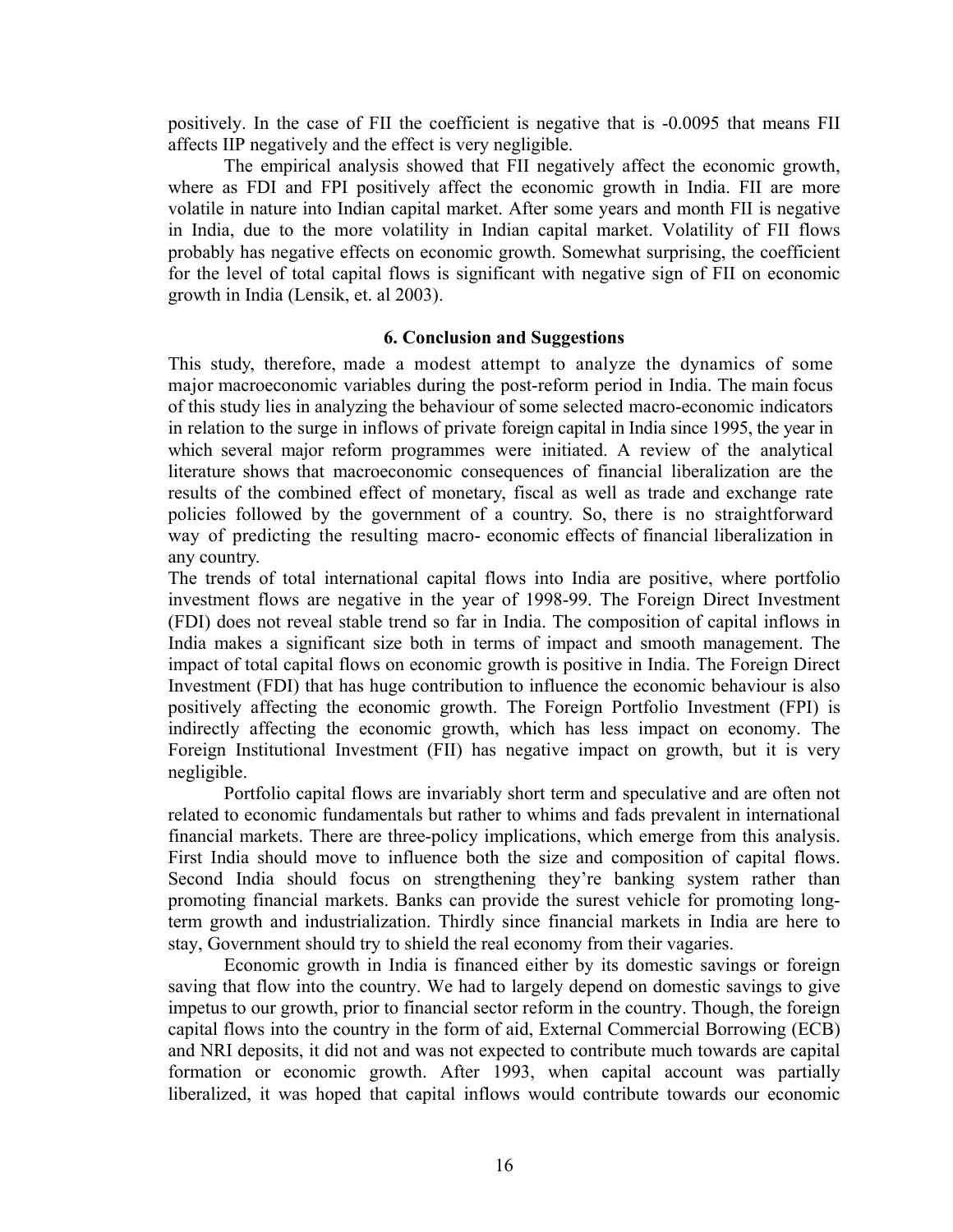growth. It concludes that capital inflows have not contributed towards industrial production or economic growth. There are two reasons for this, one the amount of capital inflows to the country has not been enough. Two, the amount of capital that does flow in, is not utilized to its full potential (Mazumdar, 2005).

#### **References**

- (1) Agarwal, R.N (1997), "Foreign Portfolio Investment in Some Developing Countries: A Study of Determinants and Macro Economic Impact", *The Indian Economic Review,* VOL.XXXII (2), PP- 217-229.
- (2) Bhole L.M (1999) "Financial Market and Institution", Tata Mcgraw- Hill,  $4<sup>th</sup>$  Edition.
- (3) Brenan, Micheal J and Henery, H (1997), "International Portfolio Investment Flows", *Journal of Finance*, VOL. LII. (5) PP, 151-93
- (4) Chakrabarti, Rajesh (2001), "FII Flows to India: Nature and Causes", *Money and Finance*, VOL.2, Issue 7. Oct-Dec.
- (5) Chakraborty, Indrani. (2001), "Economic Reforms, Capital Inflows and Macro Economic Impact in India", *CDS Working Paper*, No.311
- (6) Chakraborty, Indrani (2003), "Liberalization of Capital Flows and the Real Exchange Rate in India: A VAR Analysis", *CDS Working Paper*, No- 351, Sept.
- (7) Chitre, Vikas (1996), "Foreign Capital Flows and Financial Market in India", Journal of *Foreign Exchange and International Finance,* Vol, No 4, PP, 275-282.
- (8) Dicky, D.A and W.A Fuller (1981), "Like hood Ratio Statistics for Autoregressive Time Series with a Unit Root", *Econometrica,* 49, July, PP.1057-72.
- (9) Duttaray, Mousami, Dutt A.K and Mukhopadhyay, Kajol (2003), "The Relation between Foreign Direct Investment and Growth: Causality and Mechanisms", *Asian Development Review*, Vol, 83, PP, 369-75.
- (10) Enders, Walter (1995), *Applied Econometric Time Series*, John Wiley & Sons.
- (11) Engle, R.F. and Granger, C.W.J. (1987), "Cointegration and Error- Correction: Representation, Estimation and Testing", *Econometrica*, 55.
- (12) Granger, C.W.J. (1981), "Some Properties of Time-Series Data and Their Use in Econometric Model Specification", Journal *of Econometrics*, 16.
- (13) Granger, C.W.J. and Newbold, P. (1974), "Spurious Regressions in Econometrics", *Journal of Econometrics*, 2.
- (14) Kaminsky, Graciela (2005), "International Capital Flows, Financial Stability and Growth", *DESA Working Paper*, No.10, December
- (15) Khanna, S (1999), "Financial Reforms and Industrial Sector in India", *Economic Political Weekly*, Nov. 6, PP, 3231-38.
- (16) Khanna, Sushil (2002), "Has India Gained from Capital Account Liberalization? Private Capital Flows and Indian Economy in the 1990's", *Paper Presented at the IDEAS Conference*, "International Money and Developing Countries", Dec.16-19.
- (17) Kohli, Renu (2001), "Capital Flows and Their Macro Economic Effects in India", *Working Paper ICRIER*, No- 64, PP- 11-42.
- (18) Kohli, Renu (2003), "Capital Flows and Domestic Financial Sector in India", *Economic Political Weekly*, Feb. 22. PP-761-68.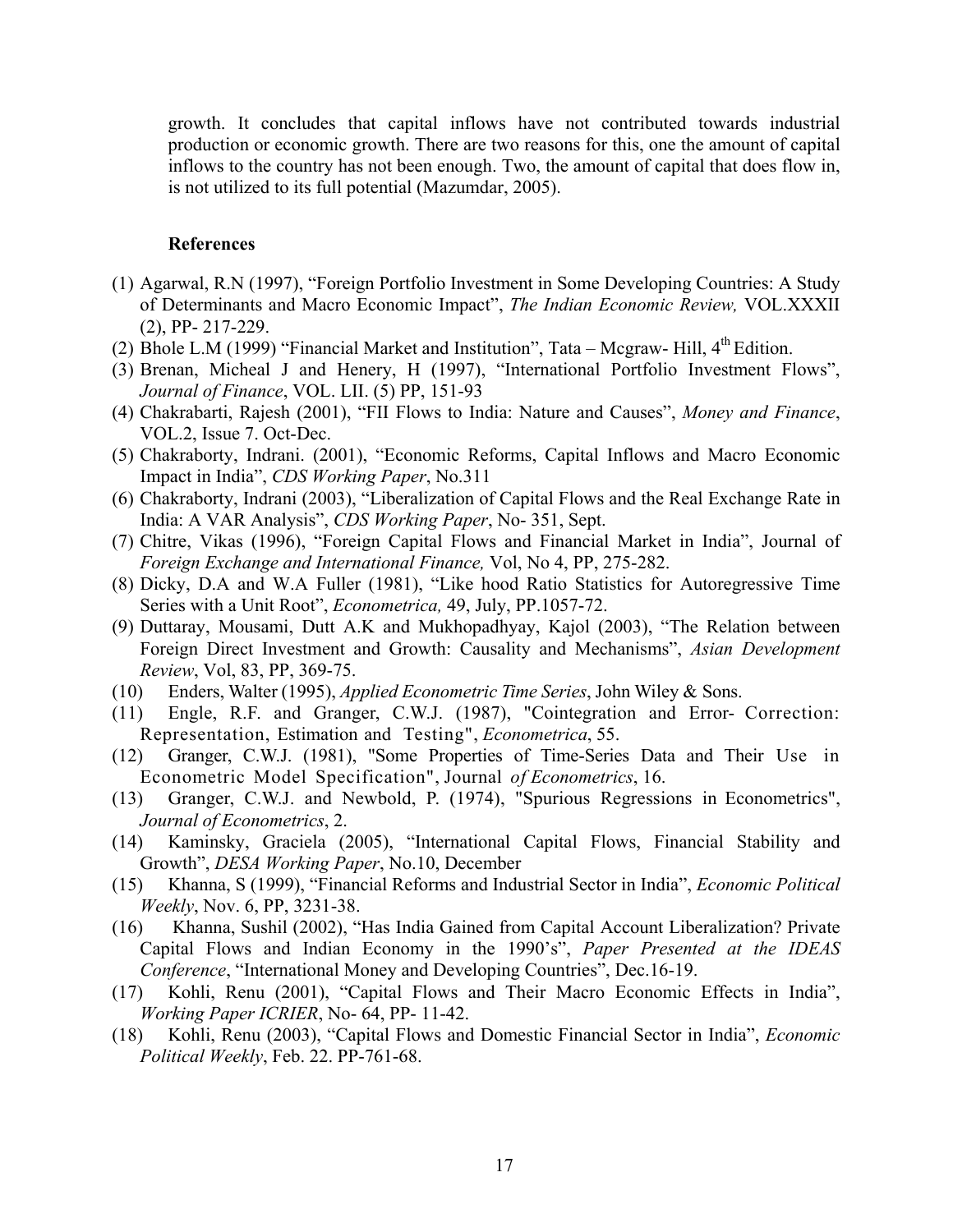- (19) Lensik, R. Oliver, M. and Osei, R. (1999), "The Impact of Uncertain Capital Flows on Economic Growth in Developing Countries: An Empirical Analysis For the 1999's", *Paper Presented in University of Groningen*.
- (20) Lucas, R.E (1990), "Why Does Capital Flows From Rich to Poor Countries", *American Economic Review*, VOL.80, pp, 92-96.
- (21) Mazumdar, T. (2005) "Capital Flows into India: Implications for its Economic Growth" *Economic Political Weekly*, May
- (22) Mckibbin, W.J (2003), "International Capital Flows, financial Reform and Consequences of Changing Risk Perception in APEC Economies", *Paper Presented at Economic Studies Program*, Massachusetts.
- (23) Mishra, D. Mody, A. and Murshid, A.P. (2001), "Private Capital Flows and Growth", *A Quarterly Magazine of IMF*, VOL.38, No (2).
- (24) Pal, Parthapratim (1998), "Foreign Portfolio Investment in India Equity Market: Has the Economy Benefited?" *Economic Political Weekly*, March 14, PP- 589-98.
- (25) Phillips, P. C.B and P. Perron (1988), "Testing for Unit Root in Time Series Regression" *Biometrica,* PP.335-46.
- (26) Prasad, E. Rogoff, K. S.J Wei and M.A Kose (2003), "Effects of Financial Globalization on Developing Countries: Some Empirical Evidence", *Economic Political Weekly*, VOL.38, Nov/ Oct 11-17. PP 4319-4330.
- (27) Rangarajan, C (2000), "Capital Flows: Another Look", *Economic Political Weekly*, Dec. 9, PP-4421-27.
- (28) Rakshit, Mihir (1994), "Issues in Financial Liberalization", *Economic Political Weekly*, Sept 24, pp, 2547-52.
- (29) Reserve Bank of India, RBI (2006), Report on Currency and Finance, Govt. of India, India
- (30) \_\_\_\_\_\_\_\_\_\_\_, (2006), RBI Annual Report, Govt. of India
- (31) \_\_\_\_\_\_,(2006), Report on Currency and Finance,
- (32) S. S Tara pore, (2006) Report of Fuller Capital Account Convertibility
- (33) Shah, Ajay and Patnaik, Illa (2004), "India's Experience with Capital Flows", *Paper Published by Ministry of Finance India*, December
- (34) Singh, A and Bruce, A.W (1998), "Emerging Stock Markets, Portfolio Capital Flows and Long Term Economic Growth: Micro and Macro Economic Perspectives", *World Development*, VOL.26, (4), PP-607-22.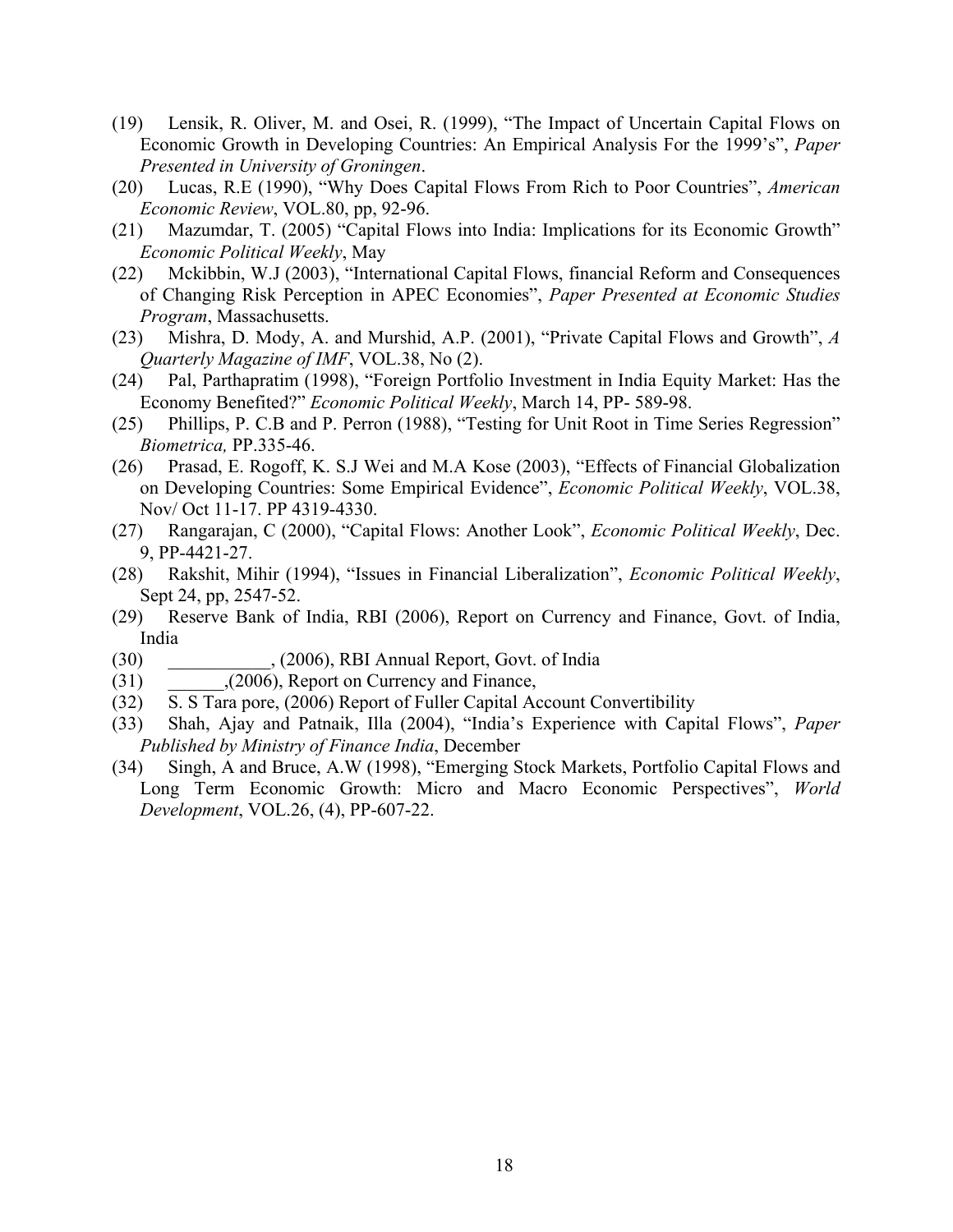# **APPENDICES**

| Tabie.I. Umit Koot Test Kesuits |                 |                            |                                         |                                 |  |  |  |  |  |
|---------------------------------|-----------------|----------------------------|-----------------------------------------|---------------------------------|--|--|--|--|--|
| Variable (xt)                   | DF test         |                            | ADF test                                |                                 |  |  |  |  |  |
|                                 |                 |                            |                                         |                                 |  |  |  |  |  |
|                                 | Levels          | 1 <sup>st</sup> Difference | Levels                                  | 1 <sup>st</sup> Difference      |  |  |  |  |  |
| <b>FINV</b>                     | $-3.1930**$     | $-4.6582*$                 | $-2.0690$                               | $-1.6255***$                    |  |  |  |  |  |
|                                 | (with C)        | (no C & T)                 | $(15 \text{ lags with C & T})$          | $(14 \text{ lags, no C & T})$   |  |  |  |  |  |
| M <sub>3</sub>                  | $-3.2267$       | $-6.3117*$                 | $-2.3074$                               | $-2.8578***$                    |  |  |  |  |  |
|                                 | (with $C & T$ ) | (with C)                   | $(15 \text{ lags, with } C \& T)$       | $(6 \text{ lags, with C})$      |  |  |  |  |  |
| <b>WPI</b>                      | $-3.0611**$     | -4.3871*                   | $-3.1862$                               | $-4.5889*$                      |  |  |  |  |  |
|                                 | (With C)        | (With $C & T$ )            | $(15 \text{ lags, with } C \& T)$       | (9 lags, with $C & T$ )         |  |  |  |  |  |
| <b>EXR</b>                      | $-2.5224$       | -7.5214*                   | 1.5836                                  | $-2.8276$                       |  |  |  |  |  |
|                                 | (With C)        | (no C & T)                 | $(15 \text{ lags, with } C \& T)$       | $(12 \text{ lags, no C & T})$   |  |  |  |  |  |
| <b>EXP</b>                      | $-2.8085$       | $-8.0557*$                 | 1.7272                                  | $-1.2418$                       |  |  |  |  |  |
|                                 | (With $C & T$ ) | (with C)                   | $(15 \text{ lags, no C & T})$           | $(12 \text{ lags, no } C \& T)$ |  |  |  |  |  |
| <b>IMP</b>                      | $-1.9683$       | $-5.3986*$                 | $-1.7740$                               | $-2.7765**$                     |  |  |  |  |  |
|                                 | (with $C & T$ ) | (no C & T)                 | $(15 \text{ lags, no C & T})$           | 10 lags, no $C & T$ )           |  |  |  |  |  |
| <b>FOREX</b>                    | 1.9669          | $-6.1035**$                | $-1.8982***$                            | $-4.0576*$                      |  |  |  |  |  |
|                                 | (With $C & T$ ) | (no C & T)                 | 11 lags, no $C & T$                     | 10 lags, no $C & T$             |  |  |  |  |  |
| RI                              | $-4.672**$      | $-4.22*$                   | $-5.5617*$                              | $-2.1132$                       |  |  |  |  |  |
|                                 | (With $C & T$ ) | (no C & T)                 | $(15 \text{ lags, with } C \& T)$       | $(12 \text{ lags, no } C \& T)$ |  |  |  |  |  |
| $\mathbf{H}$                    | $-3.3121***$    | $-4.7181*$                 | $-5.5617*$                              | 3.2184                          |  |  |  |  |  |
|                                 | (with $C & T$ ) | (with C)                   | $(15 \text{lags}, \text{with } C \& T)$ | $(10 \text{ lags, no C & T})$   |  |  |  |  |  |
| <b>FDI</b>                      | $-9.274*$       | $-3,22**$                  | $-6.2812*$                              | $-1.254$                        |  |  |  |  |  |
|                                 | (with $C & T$ ) | (with C)                   | (10 lags with $C & T$ )                 | $(15 \text{ lags, no C & T})$   |  |  |  |  |  |
| <b>FPI</b>                      | $-3.452$        | $-4.214*$                  | $-2.763*$                               | $-4.324**$                      |  |  |  |  |  |
|                                 | (with C)        | (no C & T)                 | $(15 \text{ lags no C & T})$            | $(6 \text{ lags, with } C)$     |  |  |  |  |  |

# **Table.1. Unit Root Test Results**

*Notes:* 

i. *The critical values for unit root tests are 3.48%, 2.88% and 2.58% without trend and 4.03%, 3.44% and 3.14% with trend at 1%, 5% and 10% level respectively. The numbers in parentheses represent optimal lags, which are selected automatically by E-Views using Schwarz info Criterion for ADF test and newly west method* 

ii. *The figures reported in the table are t-values of parenthesis* 

iii. *'C' stands for constant and 'T' stands for trend* 

iv. *\* signifies statistically significant at 1 % level* 

v. *\*\* signifies statistically significant at 5 % level* 

vi. *\*\*\* signifies statistically significant at 10 % level*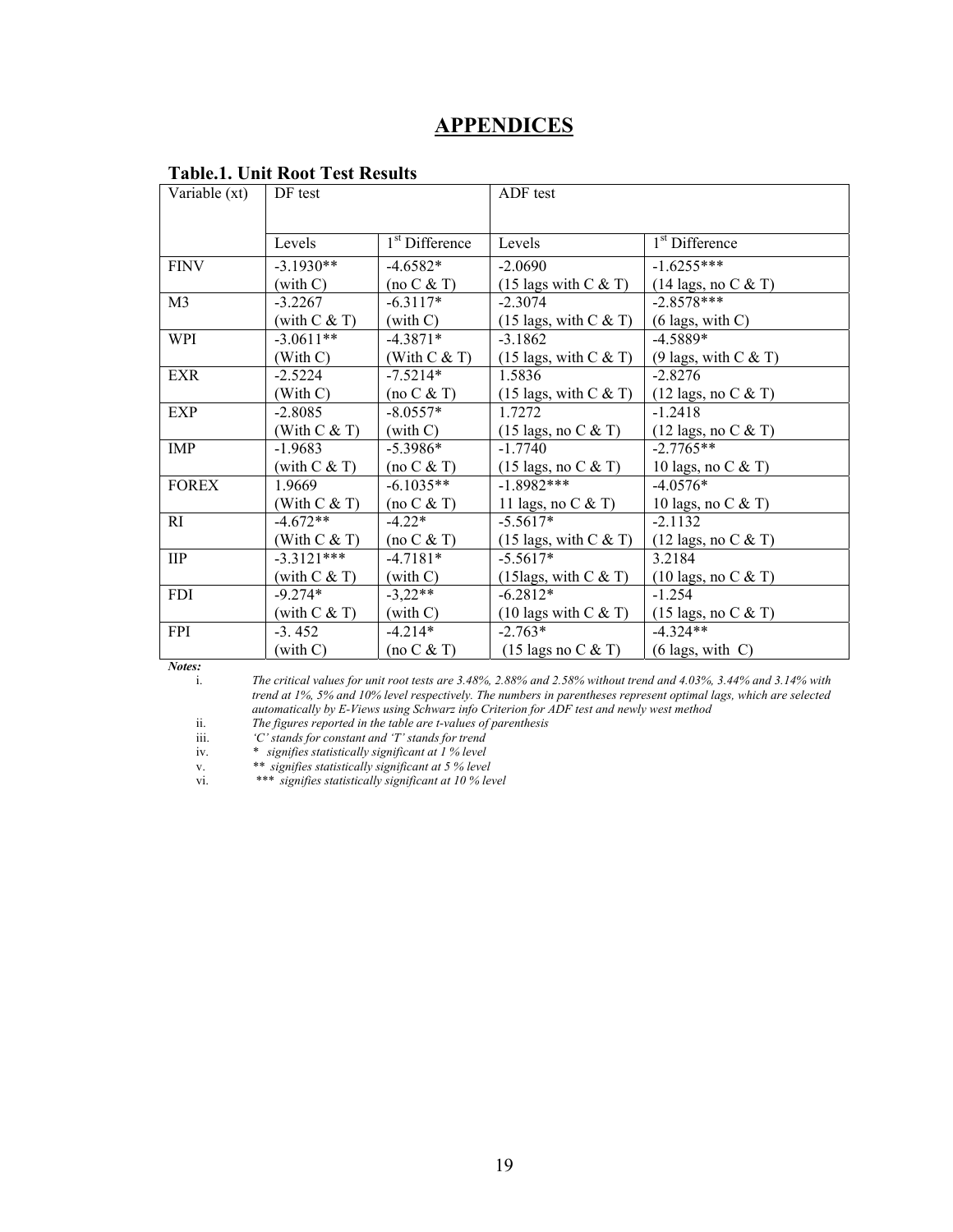# **Table.2. Test for Pair-wise co integration**

| Equation: $X_t$ on $Y_t$ | $\mu$    | $\gamma$ | DF                     | ADF                                     |
|--------------------------|----------|----------|------------------------|-----------------------------------------|
| FINV on M3               | 6.45     | 0.12     | $-2.90*$               | $-3.27*$                                |
|                          |          |          | (no C & T)             | $(1 \text{ lag}, \text{no } C \& T)$    |
| M3 On FINV               | 13.14    | 0.024    | $-2.26$                | $-0.9952$                               |
|                          |          |          | (With $C & T$ )        | $(3 \text{ lags, no C & T})$            |
| FINV on WPI              | 5.87     | 0.39     | $-2.89*$               | $-3.2655*$                              |
|                          |          |          | (With $C & T$ )        | $(1 \text{ lag, no C & T})$             |
| WPI on FINV              | 5.59     | 0.014    | $-1.38$                | $-5.491$                                |
|                          |          |          | (With C)               | $(1 \text{ lag}, \text{with } C \& T)$  |
| FINV on EXR              | 5.29     | 0.254    | $-2.6125$              | $-2.1417**$                             |
|                          |          |          | (no C & T)             | (5 lags, no C & T)                      |
| <b>EXR</b> on FINV       | 9.80     | 0.16     | $-1.6114$              | $-3.2052$                               |
|                          |          |          | (no $C & T$ )          | $(3 \text{ lag}, \text{with } C \& T)$  |
| FINV on EXP              | $-13.73$ | 5.26     | $-2.7195**$            | $-2.16$                                 |
|                          |          |          | (no $C & T$ )          | $(5 \text{ lags, no C & T})$            |
| <b>EXP</b> on FINV       | 4.03     | 0.015    | $-2.0771**$            | 12.836*                                 |
|                          |          |          | (no $C & T$ )          | $(10 \text{ lag}, \text{with } C \& T)$ |
| FINV on IMP              | $-17.78$ | 6.30     | $-2.7253*$             | $-6.1864*$                              |
|                          |          |          | (With $C & T$ )        | $(10 \text{ lag}, \text{with } C \& T)$ |
| IMP on FINV              | 3.97     | 0.016    | $-2.1369**$            | $-28.5731*$                             |
|                          |          |          | (no $C & T$ )          | $(10 \text{ lag}, \text{with } C \& T)$ |
| FINV on FOREX            | 6.49     | 0.442    | $-3.0257*$             | $-2.06660**$                            |
|                          |          |          | (no $C & T$ )          | $(5 \text{ lags, no C & T})$            |
| <b>FOREX on FINV</b>     | 3.64     | 0.006    | 0.6929                 | $-0.7996$                               |
|                          |          |          | (no $C & T$ )          | $(8 \text{ lags, no C & T})$            |
| FINV on RI               | 6.56     | 0.428    | $-3.0268*$             | $-2.0667**$                             |
|                          |          |          | (no $C & T$ )          | $(5 \text{ lags, no C & T})$            |
| RI on FINV               | 3.62     | 0.006    | $-0.6599$              | $-3.3511$                               |
|                          |          |          | (no $C & T$ )          | $(3 \text{ lags with } C\& T)$          |
| FINV on IIP              | 3.87     | 0.418    | $-2.7207**$            | $-2.1502**$                             |
|                          |          |          | (no $C & T$ )          | $(5 \text{ lags, no C & T})$            |
| <b>IIP</b> on FINV       | 9.62     | 0.068    | $-2.4868$ (With C & T) | -2.6298(4 lags, no C $&$                |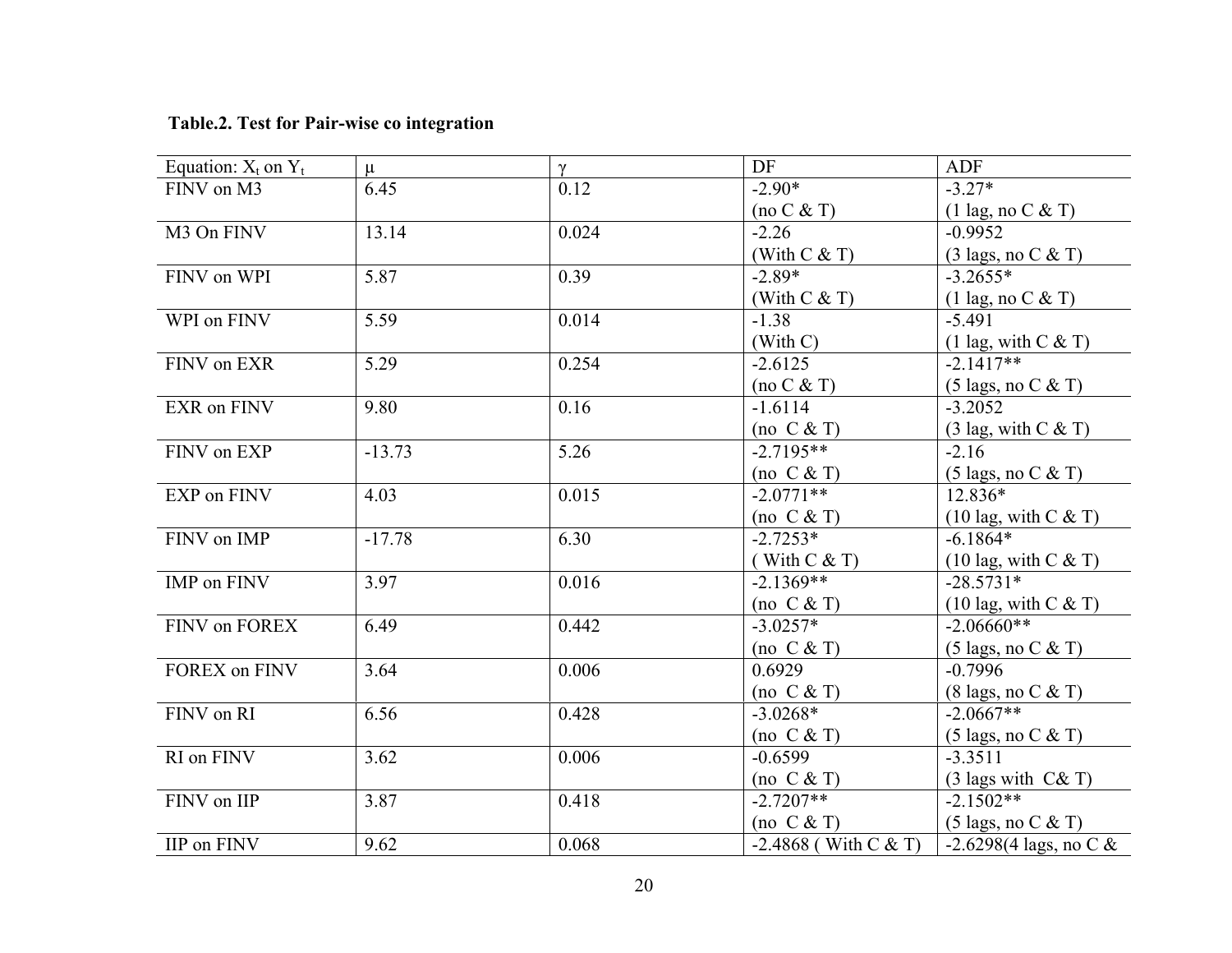|                       |          |         |                 | T)                                       |
|-----------------------|----------|---------|-----------------|------------------------------------------|
| IIP on M3             | 6.32     | $-0.25$ | $-3.0249*$      | $-0.8514$                                |
|                       |          |         | (no C & T)      | $(8 \text{ lags, no C & T})$             |
| M <sub>3</sub> on IIP | 22.11    | $-3.23$ | $-3.5563*$      | $-4.2851*$                               |
|                       |          |         | (no C & T)      | (6 lags, with $C & T$ )                  |
| M <sub>3</sub> on WPI | $-0.016$ | 2.34    | $-14261$        | $-3.1806*$                               |
|                       |          |         | (no C & T)      | $(8 \text{ lags, no C & T})$             |
| WPI on M3             | 0.139    | 0.41    | $1.6485***$     | $-3.2935*$                               |
|                       |          |         | (no C & T)      | $(8 \text{ lags, no C & T})$             |
| WPI on EXR            | 0.75     | 1.206   | $-1.9027$       | 3.3791***                                |
|                       |          |         | (with $C & T$ ) | $(8 \text{ lags, no C & T})$             |
| EXR on WPI            | 3.60     | 0.088   | $-2.0074**$     | $-7.7701*$                               |
|                       |          |         | (no C & T)      | $(10 \text{ lags}, \text{with } C \& T)$ |
| EXP on EXR            | 0.68     | 2.28    | $-2.2895$       | $-10.8381*$                              |
|                       |          |         | (with $C & T$ ) | $(9 \text{ lags}, \text{with } C \& T)$  |
| EXR on EXP            | 6.31     | $-0.26$ | $-2.9133*$      | $-3.3111*$                               |
|                       |          |         | (no C & T)      | (6 lags with $C & T$ )                   |

*Notes:* 

*i.* Co integration regression for two variables  $X_t$  and  $Y_t$  is given by  $X_t = \mu + \gamma Y_t + Z_t$  where  $\mu$  and  $\gamma$  are constant and cointegrating parameter, *respectively.* 

*ii. DF and ADF tests are carried out using regressions similar to that in Table 1.* 

*iii. \* indicates significant at 1% level* 

*iv. \*\* indicates significant at 5% level* 

*v. \*\*\* indicates significant at 10% level*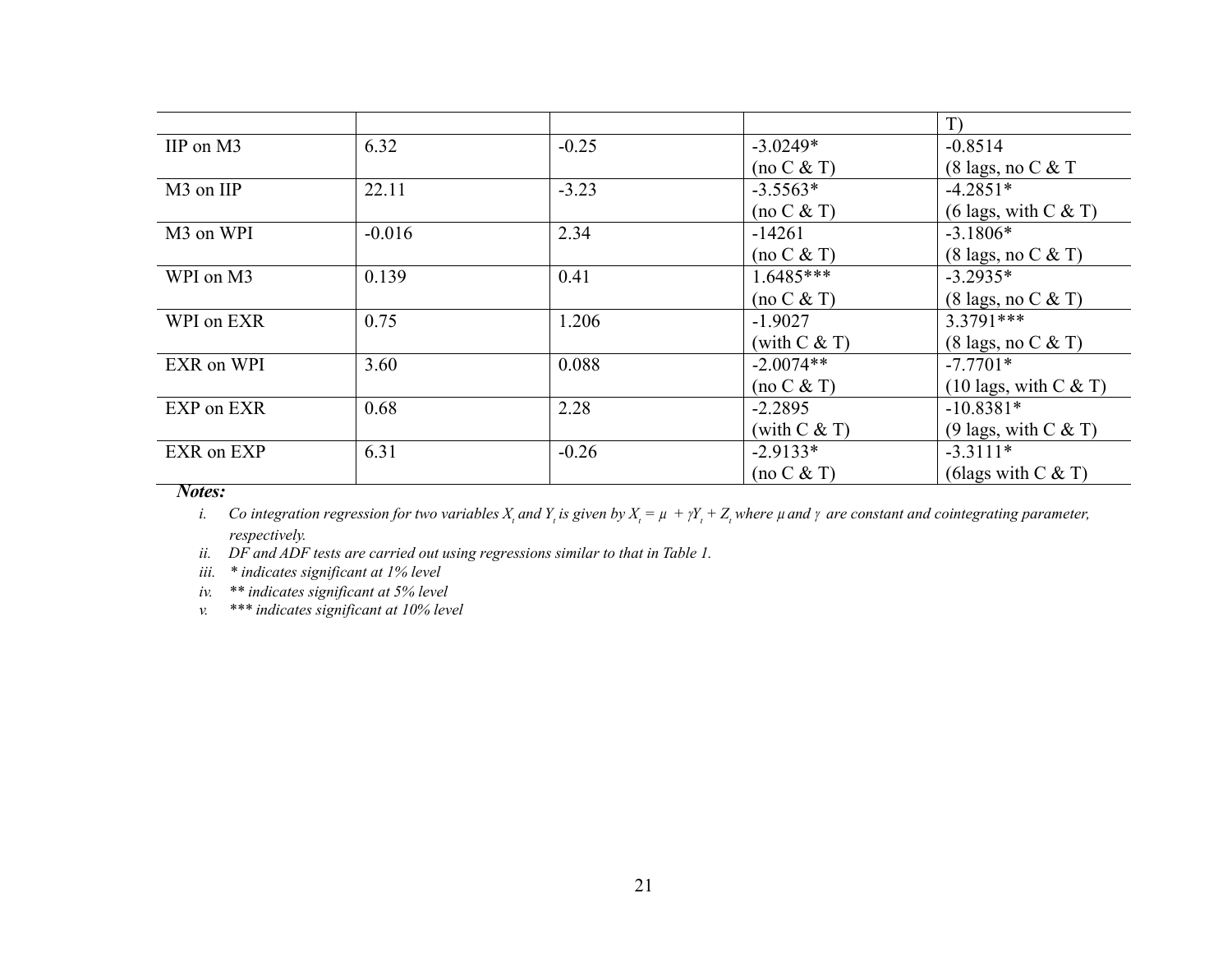| Dependent   Explanatory | m              | $\mathbf n$    | F-Statistics | P-Value | Remarks                                                  |
|-------------------------|----------------|----------------|--------------|---------|----------------------------------------------------------|
| Variables               |                |                |              |         |                                                          |
| FINV, M3                |                | 1              | 1.09         | 0.31    | No causality from $M3 \rightarrow FINV$                  |
| M3,FINV                 |                |                | 0.009        | 0.92    | No causality from $\text{FINV} \rightarrow \text{M3}$    |
| FINV, WPI               |                |                | 57           | 023     | No causality from WPI $\rightarrow$ FINV                 |
| WPI, FINV               | $\overline{2}$ |                | 0.38         | 0.54    | No causality from $\text{FINV} \rightarrow \text{WPI}$   |
| FINV, EXR               |                |                | 3.74         | 0.06    | causality from $EXR \rightarrow FINV$                    |
| <b>EXR,FINV</b>         |                |                | 2.14         | 0.16    | No causality from $FINV \rightarrow EXR$                 |
| FINV,EXP                |                | 1              | 0.29         | 0.59    | No causality from $EXP \rightarrow FINV$                 |
| <b>EXP,FINV</b>         | $\overline{4}$ |                | 0.13         | 0.72    | No causality from $\text{FINV} \rightarrow \text{EXP}$   |
| <b>FINV, IMP</b>        |                |                | 0.026        | 0.87    | No causality from $IMP \rightarrow FINV$                 |
| <b>IMP,FINV</b>         |                |                | 0.41         | 0.53    | No causality from $\text{FINV} \rightarrow \text{IMP}$   |
| <b>FINV,FOREX</b>       |                |                | 0.075        | 0.78    | No causality from FOREX $\rightarrow$ FINV               |
| FOREX, FINV             |                |                | 6.79         | 0.02    | No causality from $\text{FINV} \rightarrow \text{FOREX}$ |
| <b>FINV,RI</b>          |                |                | 2.28         | 0.15    | No causality from $RI \rightarrow FINV$                  |
| <b>RI,FINV</b>          |                |                | 2.01         | 0.17    | No causality from $\text{FINV} \rightarrow \text{RI}$    |
| <b>FINV, IIP</b>        |                |                | 3.005        | 0.10    | causality from $\text{HP} \rightarrow \text{FINV}$       |
| <b>IP,FINV</b>          |                |                | 2.27         | 0.12    | causality from $\text{FINV} \rightarrow \text{HP}$       |
| HP, M3                  |                |                | 1.06         | 0.3     | No causality from $M3 \rightarrow FINV$                  |
| M3, HP                  |                |                | 2.12         | 0.15    | No causality from $\text{FINV} \rightarrow \text{M3}$    |
| M3, WPI                 |                |                | 0.49         | 0.49    | No causality from $M3 \rightarrow WPI$                   |
| WPI,M3                  | $\overline{2}$ |                | 0.99         | 0.33    | No causality from WPI $\rightarrow$ M3                   |
| WPI,EXR                 | $\overline{2}$ |                | 2.33         | 0.14    | No causality from $EXR \rightarrow WPI$                  |
| EXR, WPI                | $\overline{4}$ | $\mathbf{1}$   | 1.16         | 0.29    | No causality from WPI $\rightarrow$ EXR                  |
| EXP, EXR                |                | $\overline{2}$ | 2.15         | 0.16    | No causality from $EXR \rightarrow EXP$                  |
| EXR, EXP                |                | $\overline{4}$ | 2.04         | 0.17    | No causality from $EXP\rightarrow EXR$                   |
|                         |                |                |              |         |                                                          |

 **Table.3. Pairwise Granger Causality Test** 

*Notes: Optimum lag lengths (m, n) are determined by minimizing the Akaike Information Criteria (AIC) by E-Views Package.*